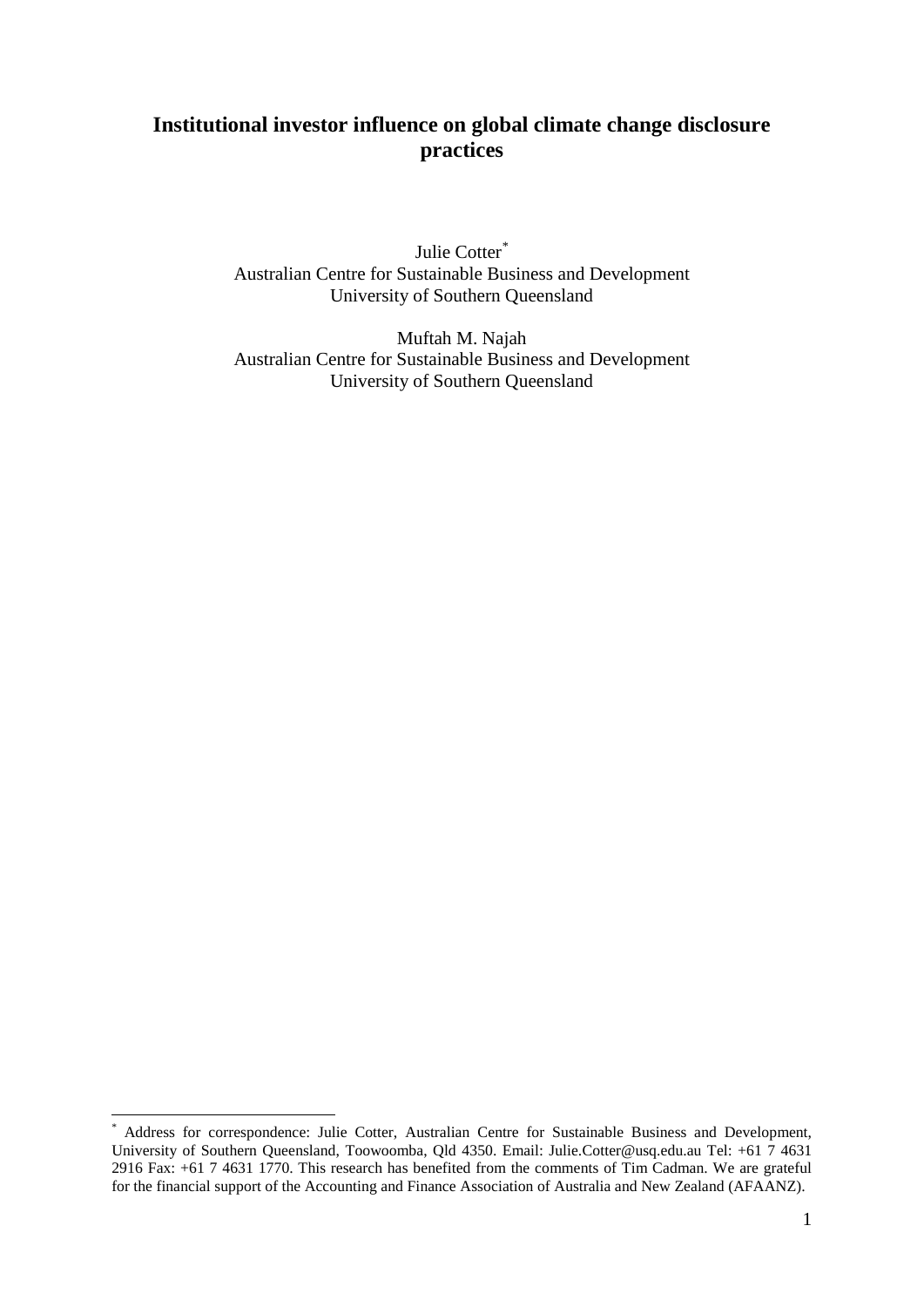# **Institutional investor influence on global climate change disclosure practices**

**Abstract**: Using a stakeholder engagement perspective, we investigate the collective influence of institutional investors on a comprehensive set of climate change disclosures for a global sample of large companies. The proposition tested in this paper is that the influence of these powerful stakeholders is positively associated with climate change disclosure via corporate communications channels. We find that the extent and quality of climate change disclosures to be associated with three indicators of corporate responsiveness to institutional investor expectations about the disclosure of this information. These are completion and publication of the Carbon Disclosure Project (CDP) questionnaire on CDP's website, indications in corporate communications that CDP activities have influenced climate change disclosures, and the extent and quality of climate change information provided in CDP questionnaire responses.

### **JEL Classification Codes**: M41, G23, Q54

**Key words:** climate change disclosure; institutional investors; stakeholder engagement.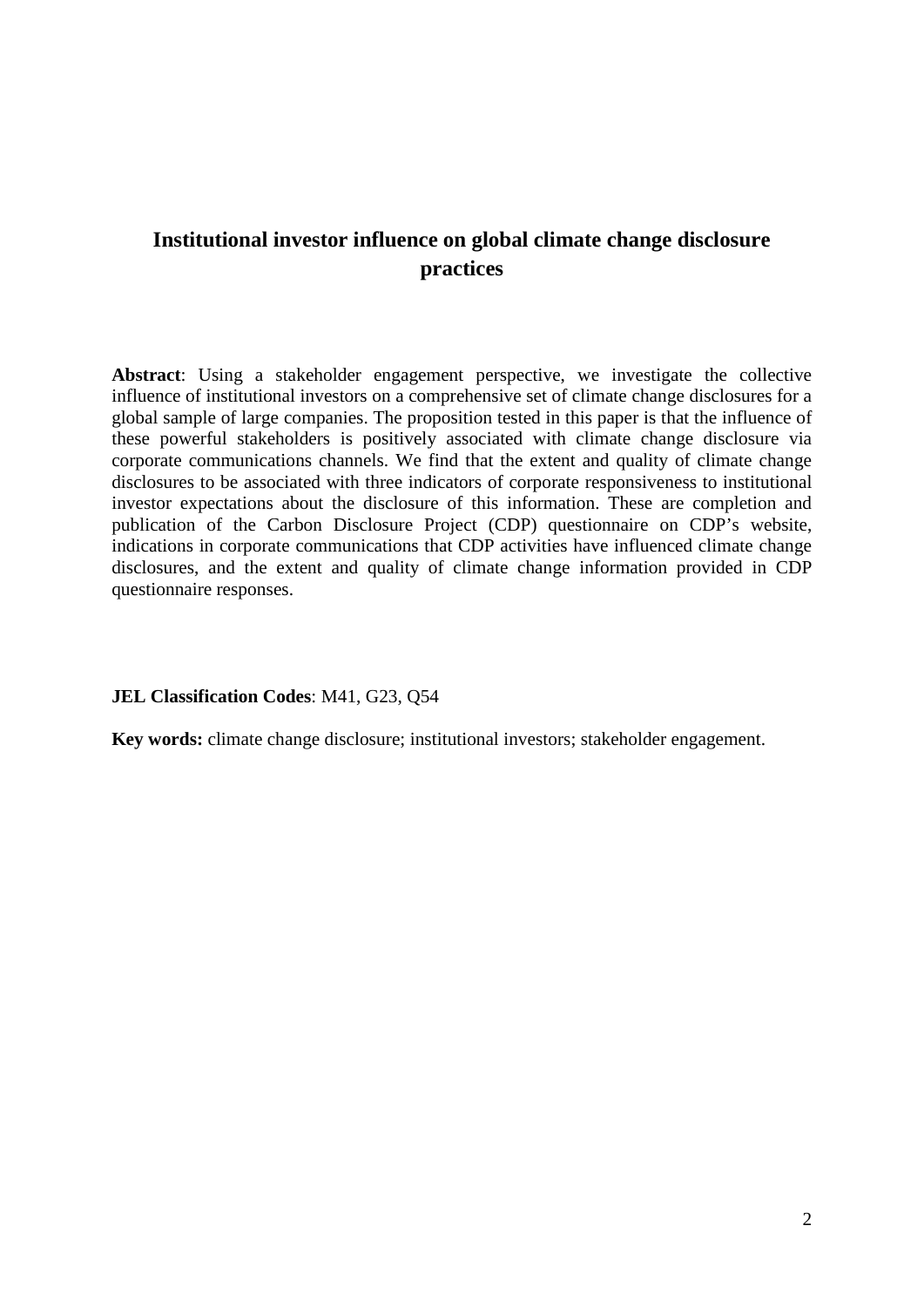## **1. Introduction**

This research investigates the influence of institutional investors on corporate disclosure of information about climate change. Climate change disclosures include those about regulatory, physical and other risks and opportunities of climate change; greenhouse gas (GHG) emissions intensity and energy use; participation in emissions trading schemes; corporate governance and strategy in relation to climate change; and performance against GHG emissions reduction targets. While various regulatory requirements to disclose information about GHG emissions and risks related to climate change are emerging in some jurisdictions,<sup>[1](#page-2-0)</sup> climate change related disclosure in annual and/or sustainability reports or on company websites remains largely voluntary.

Using a stakeholder engagement perspective, we investigate the collective influence of institutional investors using a comprehensive set of climate change disclosures for a global sample of large companies. Institutional investors represent a powerful and legitimate stakeholder group for companies in which they hold substantial shareholdings. They are also a group that has expressed a desire for high quality information about corporations' exposure to risks associated with climate change (Lash & Wellington 2007; Smith, Morreale & Mariani 2008; Stanny & Ely 2008). Indeed, Smith, Morreale and Mariani (2008) conclude that the response of institutional investors to voluntary, market-based disclosure initiatives indicates that investor demands for climate disclosure has driven private action faster than either regulators or politicians have addressed the underlying issues. Further, PRI and UNEP FI (2010, p. 2) state:

<span id="page-2-0"></span> $1$  For example in the US, the SEC provides public companies with interpretive guidance on existing SEC disclosure requirements as they apply to business or legal developments relating to the issue of climate change. The rules cover a company's risk factors, business description, legal proceedings, and management discussion and analysis (SEC, 2010). See the Climate Disclosure Standards Board's 'Copenhagen Update – COP 15 (2009) for a summary of regulatory requirements in various jurisdictions.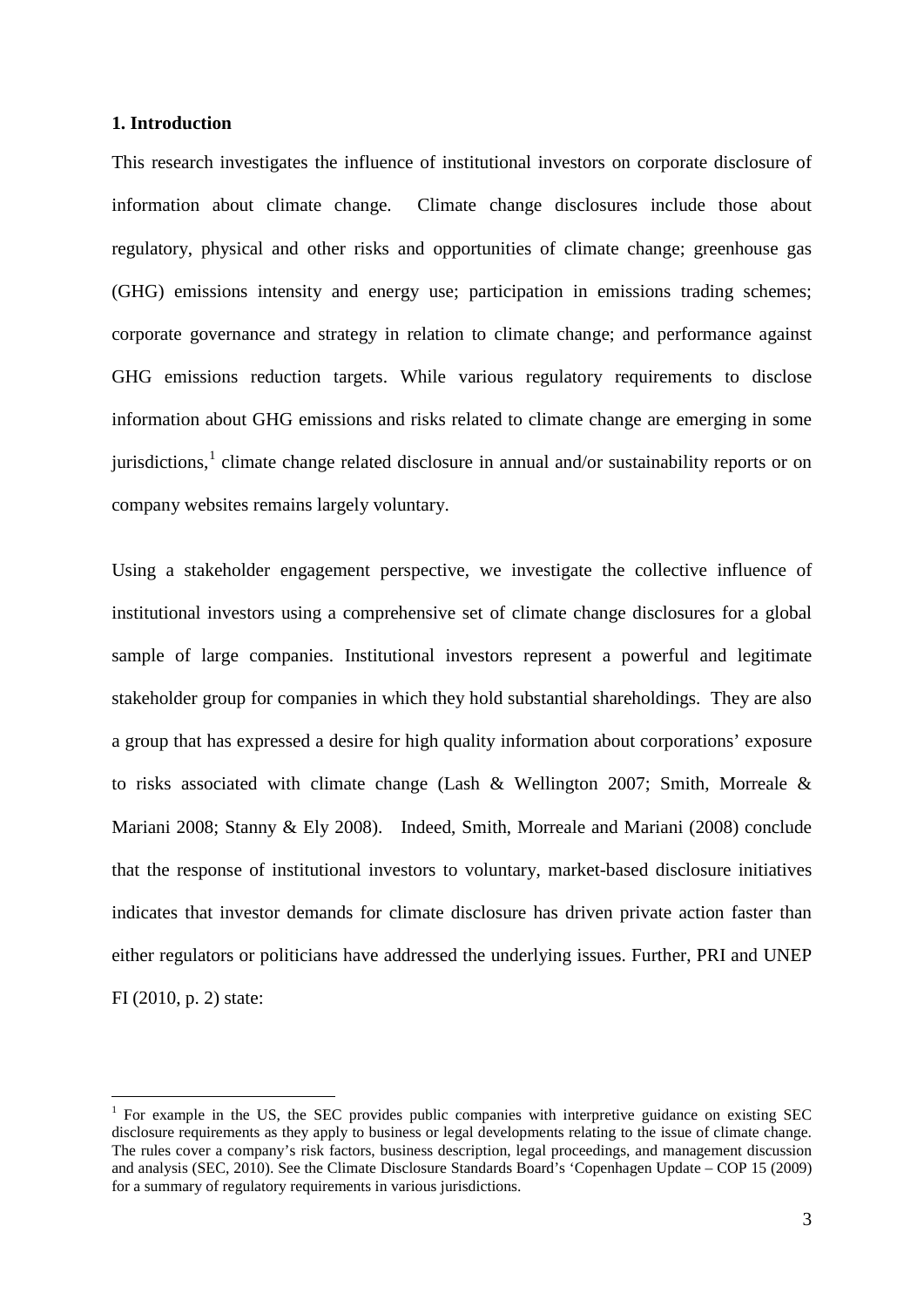*Large institutional investors are in effect 'universal owners', as they often have highly-diversified and long-term portfolios that are representative of global capital markets. Their portfolios are inevitably exposed to growing and widespread costs from environmental damage caused by companies. They can positively influence the way business is conducted in order to reduce externalities and minimise their overall exposure to these costs. Long-term economic wellbeing and the interests of beneficiaries are at stake. Institutional investors can, and should, act collectively to reduce financial risk from environmental impacts.*

Collective action by institutional investors in relation to climate change disclosure has been spearheaded by the Carbon Disclosure Project (CDP). This independent, not-for-profit organisation represents 534 institutional investors with over US\$64 trillion in assets under management. It collects climate change data from approximately 3000 companies around the world by asking them to complete it its questionnaire. This questionnaire was sent to 4500 companies globally in 2010. The CDP can be seen as a 'secondary stakeholder' that has facilitated collaborative engagement by institutional investors to increase corporate accountability in relation to climate change [\(Arenas,](http://www.springerlink.com/content/?Author=Daniel+Arenas) [Lozano](http://www.springerlink.com/content/?Author=Josep+M.+Lozano) & [Albareda,](http://www.springerlink.com/content/?Author=Laura+Albareda) 2009). CDP is a recent initiative that is global, represents a large coalition, and addresses the climate change concerns of institutional investors. It seeks greater transparency from companies and uses corporate engagement as its preferred form of interaction (Hebb, [2](#page-3-0)008).<sup>2</sup>

In this paper we argue that the influence of institutional investors has increased expectations on companies to disclose climate change information, not only by responding to the CDP questionnaire but also via primary corporate communications channels such as annual and

<span id="page-3-0"></span><sup>&</sup>lt;sup>2</sup> For ease of exposition, further references to the collective actions of institutional investors in concert with the CDP will be referred to simply as the influence of 'institutional investors'.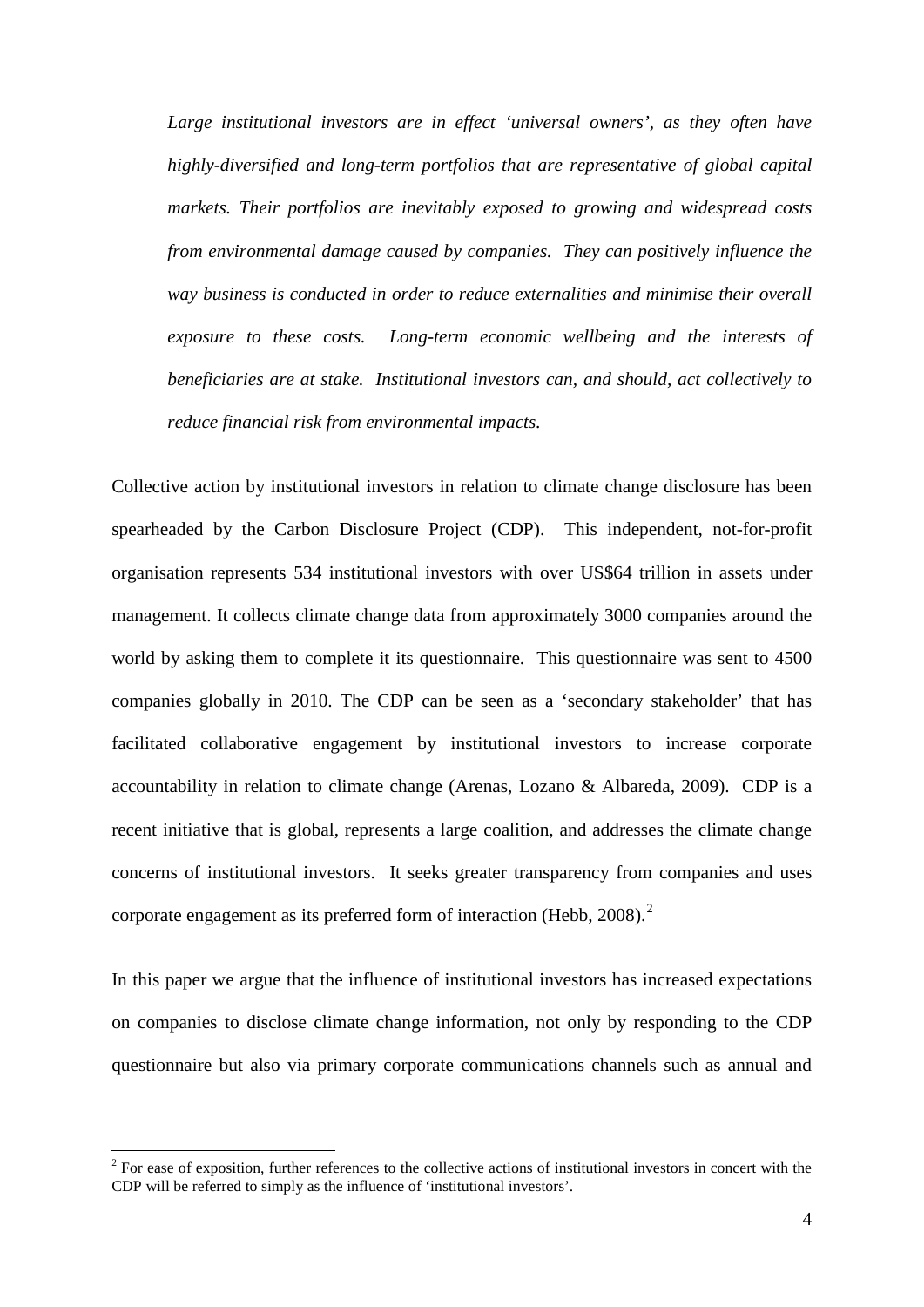sustainability reports and company websites. We investigate to what extent and in what ways institutional investors influence climate change disclosure by large companies.

We commence our analysis by describing the nature, extent and quality of climate change disclosures by non-financial companies included in the Global 500 index. We use a comprehensive measure of disclosure that captures the extent and quality of climate change information, and are able to break-down this measure into its component parts to glean insights about the nature of corporate climate change disclosures. While there have been several recent research articles investigating climate change disclosures made via responses to the CDP questionnaire (Kolk, Levy & Pinkse, 2008; Stanny & Ely, 2008; Stanny, 2010; Peters and Romi, 2009; Luo, Lan & Tang, 2010), climate risk disclosures by US companies in 10-K reports (Doran & Quinn, 2009; CERES, 2009), and the quantity of disclosure for a broader set of climate change disclosures in annual and sustainability reports (Freedman & Jaggi, 2005; Prado-Lorenzo et al, 2009), ours is the first known study to examine the extent, quality and nature of a comprehensive set of climate change disclosures for a sample of large global companies. This comprehensive, global approach allows us to (1) overview international reporting practices related to a broad set of corporate climate change disclosures, (2) identify which aspects of these disclosures are falling short of investor expectations and regulatory intervention is therefore most likely to be needed, and (2) explore sectoral and country differences in these disclosures.

Next, we test hypotheses about the relationship between institutional investor influence and corporate climate change disclosure. We capture this stakeholder influence using three measures of corporate responsiveness to institutional investor expectations about the disclosure of climate change information. The first indicator of institutional investor influence occurs when a company chooses to complete the CDP questionnaire and consents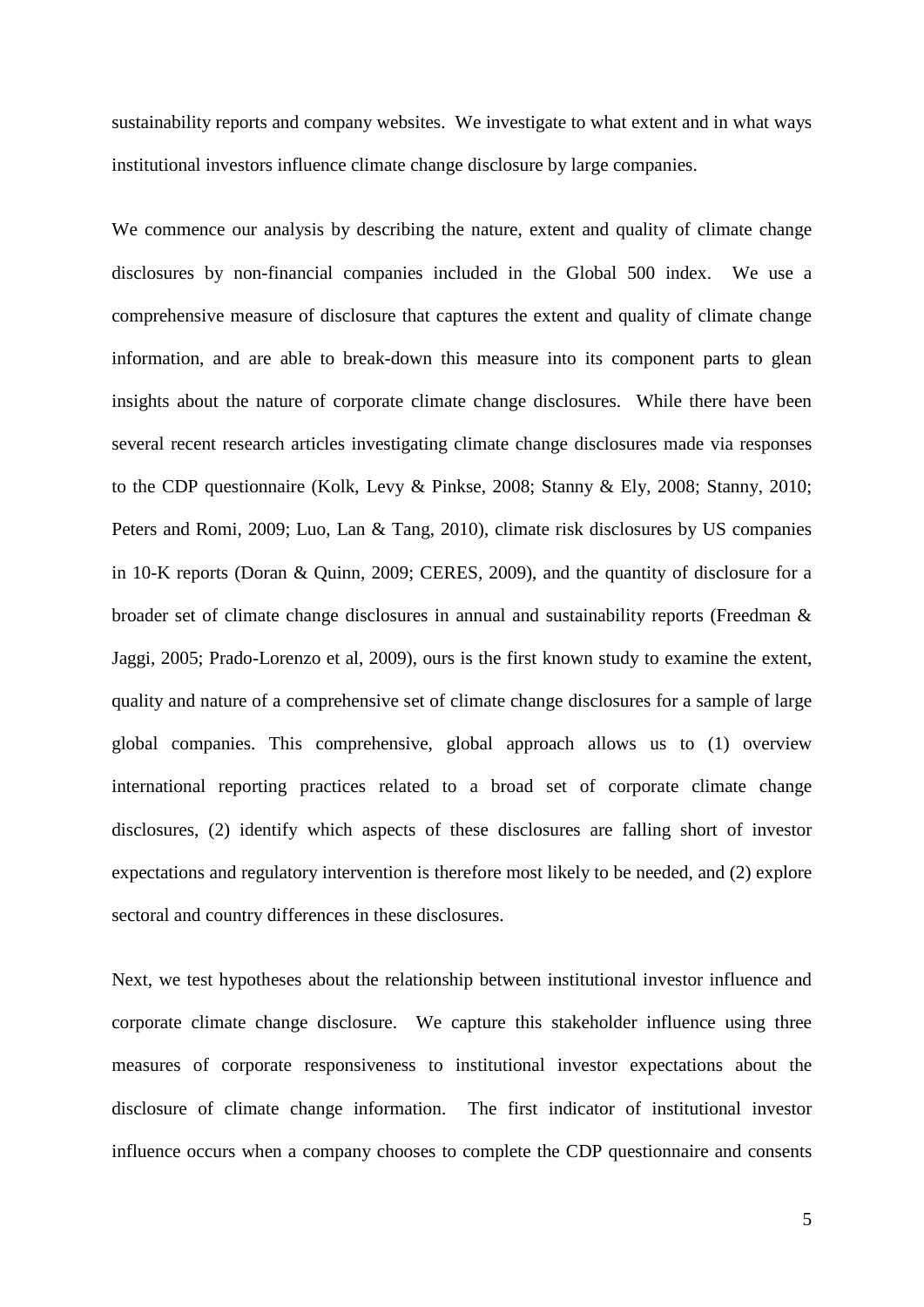to its response being published on the CDP website. Next, we examine annual and sustainability reports and company websites for indications that institutional investor expectations have influenced corporate climate change disclosures. There are a variety of ways in which companies can indicate the influence of CDP activities on their disclosures ranging from making a statement in their annual or sustainability report that they have participated in CDP activities through to providing their full CDP questionnaire response on their company website. The third indicator relates to the extent and quality of climate change information that a company includes in its CDP questionnaire response. While some companies report extensive information about several aspects of climate change impacts, others are less forthcoming in their responses (Kolk, Levy & Pinkse 2008; Stanny 2010). The results support all three hypotheses, thus confirming the important role of institutional investor engagement in relation to climate change disclosure.

Our examination of the relationship between institutional investor influence and corporate climate change disclosure extends the literature on the determinants of climate change disclosure. Previous research has investigated a range of factors potentially associated with climate change disclosures including company size, leverage, profitability, shareholder resolutions, regulatory threats, economic consequences, and several factors related to specific sectors and countries (Freedman & Jaggi, 2005; Stanny & Ely, 2008; Reid & Toffel, 2009; Prado-Lorenzo et al, 2009; Peters and Romi, 2009; Luo, Lan & Tang, 2010). However the influence of institutional investor engagement activities has not been previously examined. Our finding of a highly significant relationship between institutional investor influence and climate change disclosure supports the tenets of stakeholder theory and demonstrates the potential for this powerful and legitimate stakeholder group to influence corporate disclosures. We control for several other factors found to be associated with these disclosures in prior research; thereby demonstrating the importance of institutional investor influence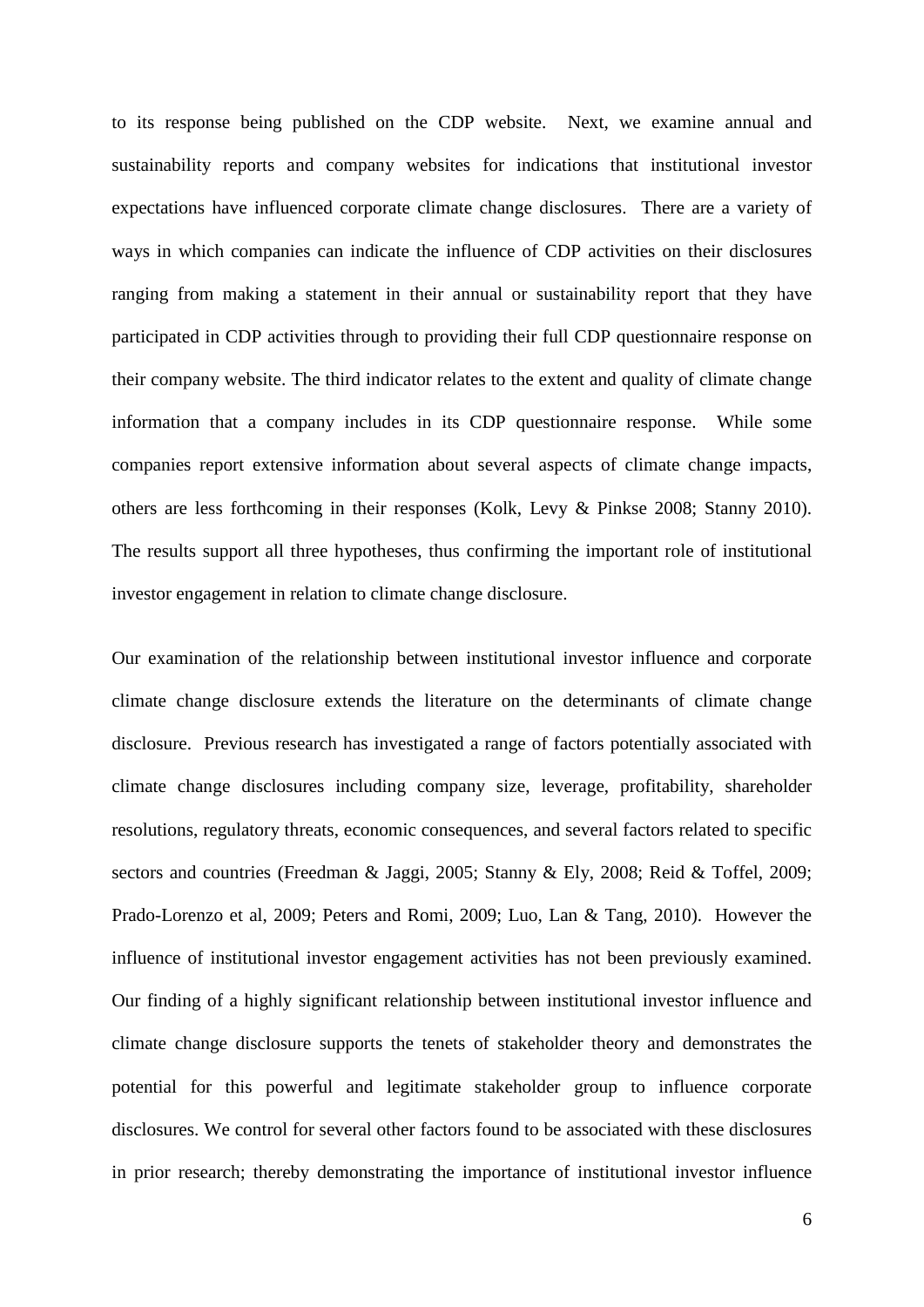over and above these other factors. A final contribution of this research relates to the growing body of literature on stakeholder engagement. Our study extends this area of research by investigating and finding support for the role of collaborative shareholder engagement in relation to climate change disclosures. Our research provides robust empirical evidence in support of claims in the literature that institutional investor demand can drive corporate action.

The remainder of our paper is organised as follows. The next section develops reviews the prior literature and the hypotheses for the study. Section three outlines data and method. Section four presents the results of the analysis and section five concludes.

# **2. Literature review and hypotheses development**

#### *2.1 Prior literature*

Corporate disclosure of climate change information is a growing area of research interest. Recent studies have investigated (a) the disclosure of climate change risks and opportunities, (b) a broader set of climate change disclosures in annual and sustainability reports, and (c) disclosures made in responses to the CDP questionnaire.

Disclosure of climate change risks and opportunities is the topic of two recent studies. Doran and Quinn (2009) analyse the climate change related risk disclosure trends in Standards & Poor's 500 (S&P 500) from 2000 to 2008. They show that despite management knowledge about the risk created by climate change and its physical and financial impacts, about 76.3% do not report these risks in their annual fillings. Similarly, CERES (2009) find that the majority of their sample of 100 global companies do not disclose any GHG or climate change risk information in 2008, and the quality of information reported was at best 'fair'. These two studies do not investigate other types of climate change disclosures such as those related to GHG emissions and their management.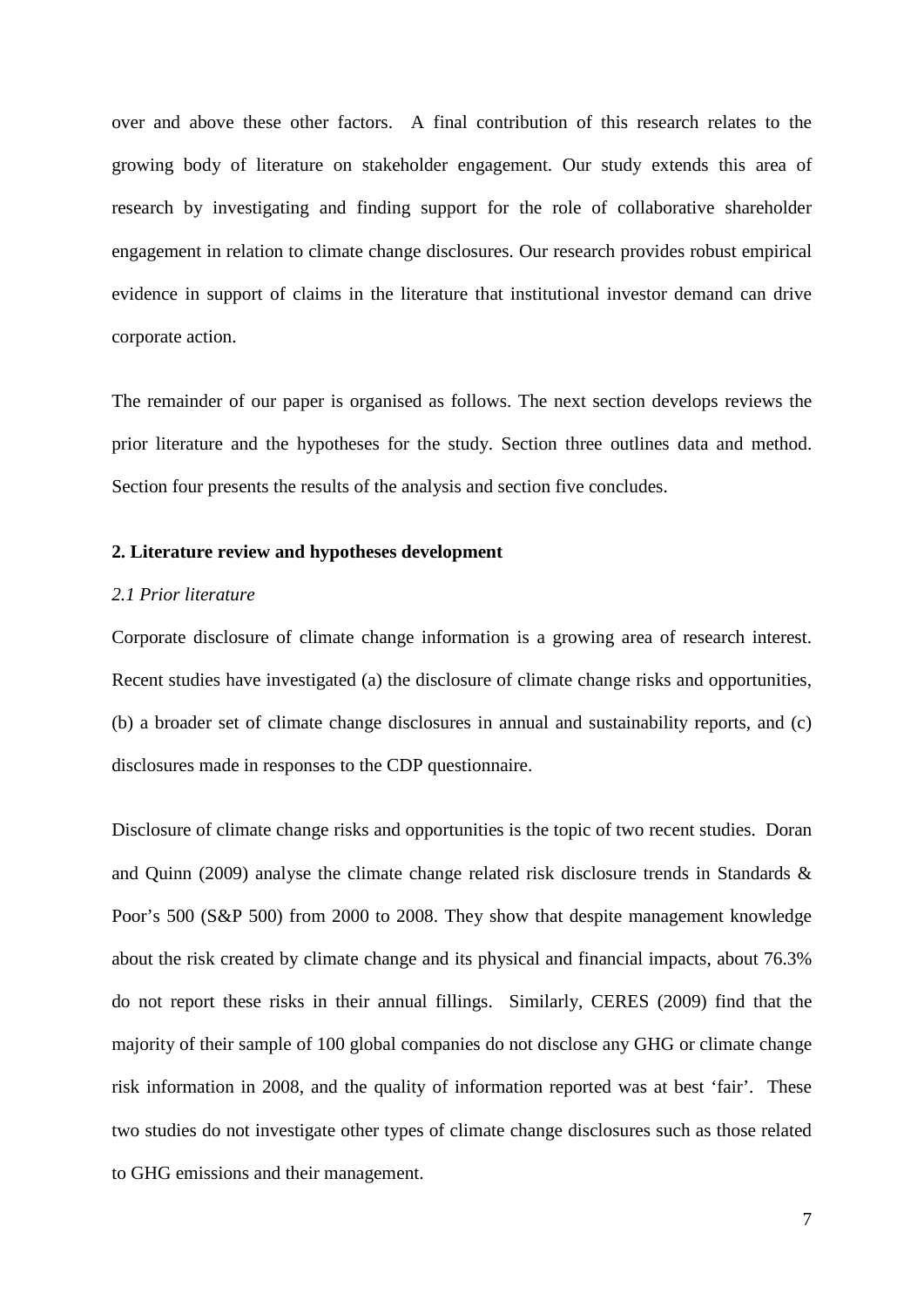Freedman and Jaggi (2005) and Prado-Lorenzo et al. (2009) investigate several factors related to a broader group of annual and sustainability report disclosures of GHGs emissions and the effect of climate change on corporations. The focus of Freedman and Jaggi's (2005) research is the impact that ratification of the Kyoto protocol has on climate change disclosures. They find that companies from countries that ratified the Protocol have higher disclosure indexes compared to companies in other countries. Their self-constructed disclosure index captures five categories of disclosure expected to capture the Protocolrelated disclosures and is developed based on both equal and differential weighting schemes. Prado-Lorenzo et al (2008) examine a variety of factors associated with climate change disclosures of Fortune 500 companies. They find positive associations with company size and market capitalization and a negative association with profitability. These researchers construct an unweighted index of 19 items to capture the quantity of climate change information disclosed. However, the quality and nature of the disclosures is not considered as part of their index.

Several authors have investigated the determinants of corporate responses to the CDP questionnaire and the extent and type of information included in these responses. Kolk, Levy and Pinkse (2008) examine the rate of response to the CDP questionnaire and the type of information disclosed. They conclude that CDP has achieved considerable success in terms of response rates; however there is little evidence of successful value commensuration. Stanny and Ely (2008) and Stanny (2010) investigate the determinants of disclosures made by US firms in their responses to CDP. Stanny and Ely find that the propensity to respond to the CDP questionnaire is related to company size, previous disclosures and foreign sales. Stanny (2010) documents that while there is a high rate of response to the CDP survey, there is a low rate of disclosing detailed information about carbon emissions and the strategies to deal with climate change. She interprets this disclosure behaviour as support for legitimacy theory.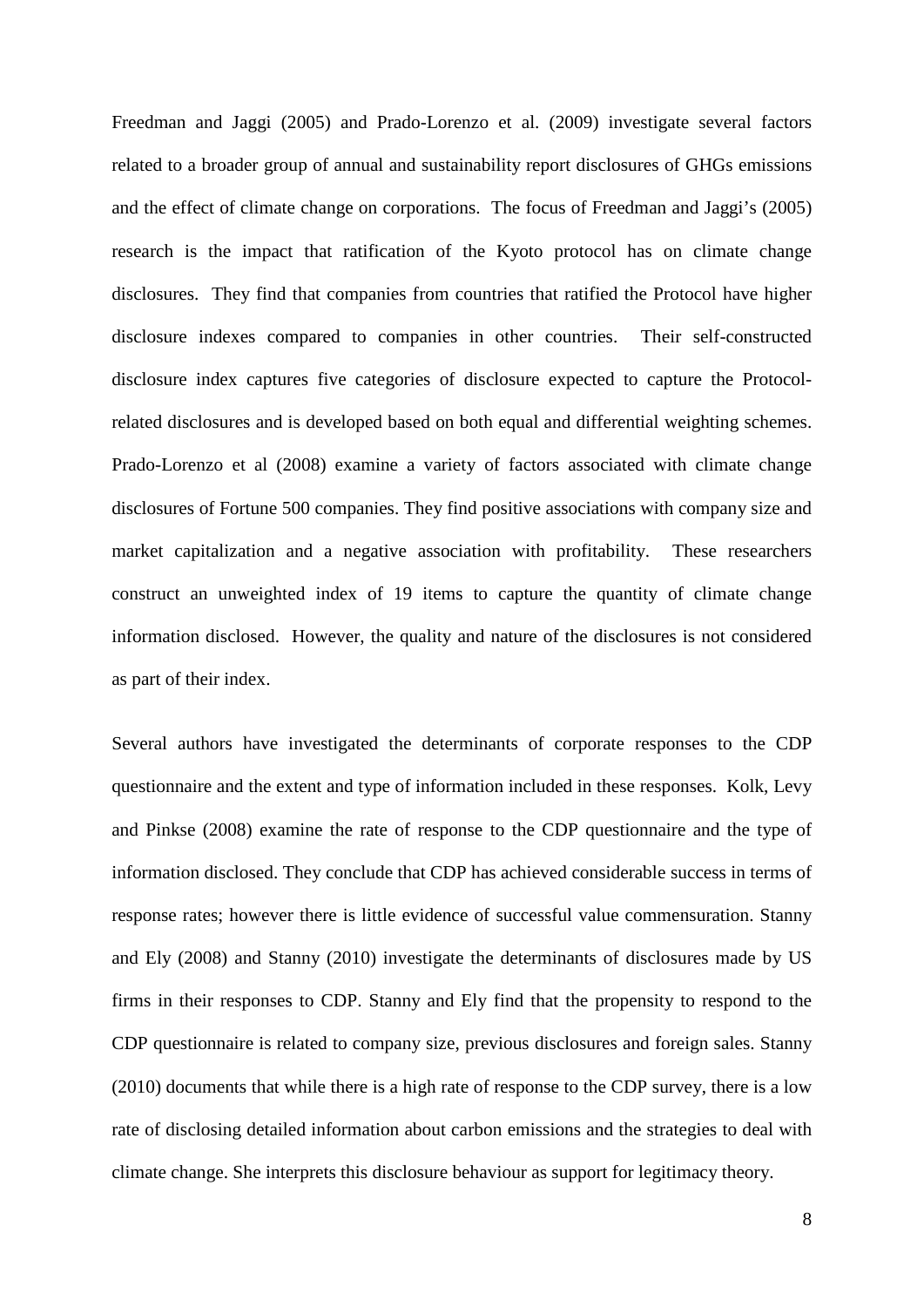In the global context, Peters and Romi (2009) investigate country differences in responses to CDP across 28 countries. They find that the level of disclosure in CDP responses is related to the environmental regulatory stringency of the government, the environmental responsiveness of the private sector, and the market structure of each country. Reid and Toffel (2009) explore corporate responses to shareholder activism and find that companies that have been targeted, and companies in industries in which other companies have been targeted, by shareholder actions on environmental issues are more likely to publicly disclose information to the CDP. They also find that companies that operate under carbon emission trading laws or in countries with proposals to issue new emissions constraint laws have higher emissions disclosure levels than their counterparts from other countries.

A recent study by Luo, Lan and Tang (2010) also considers responses to CDP in the global context. They investigate the impact of economic, regulatory, social and financial market factors on voluntarily disclose of GHG emissions information to the CDP by Global 500 companies. They find that these disclosures are related to company size, belonging to a carbon intensive sector, being in a country that has an ETS and/or a common law country. On the other hand, they find that GHG emissions disclosures to CDP are not related to leverage or capital raisings. This final result is interpreted as evidence that emissions disclosures are not driven by market factors. These authors conclude that the major driving force for climate change disclosure comes from the general public and government, rather than other major stakeholders such as shareholders and debtholders. This interpretation contrasts with several previous studies that conclude that climate change is starting to play a decisive role in investment decisions processes (Lash & Wellington 2007; Schultz & Williamson 2005; Smith, Morreale & Mariani 2008).

While the decision to respond to the CDP questionnaire and consent to the response being made publically available represents a form of corporate disclosure, this is quite different to the voluntary disclosure decision to include this type of information in corporate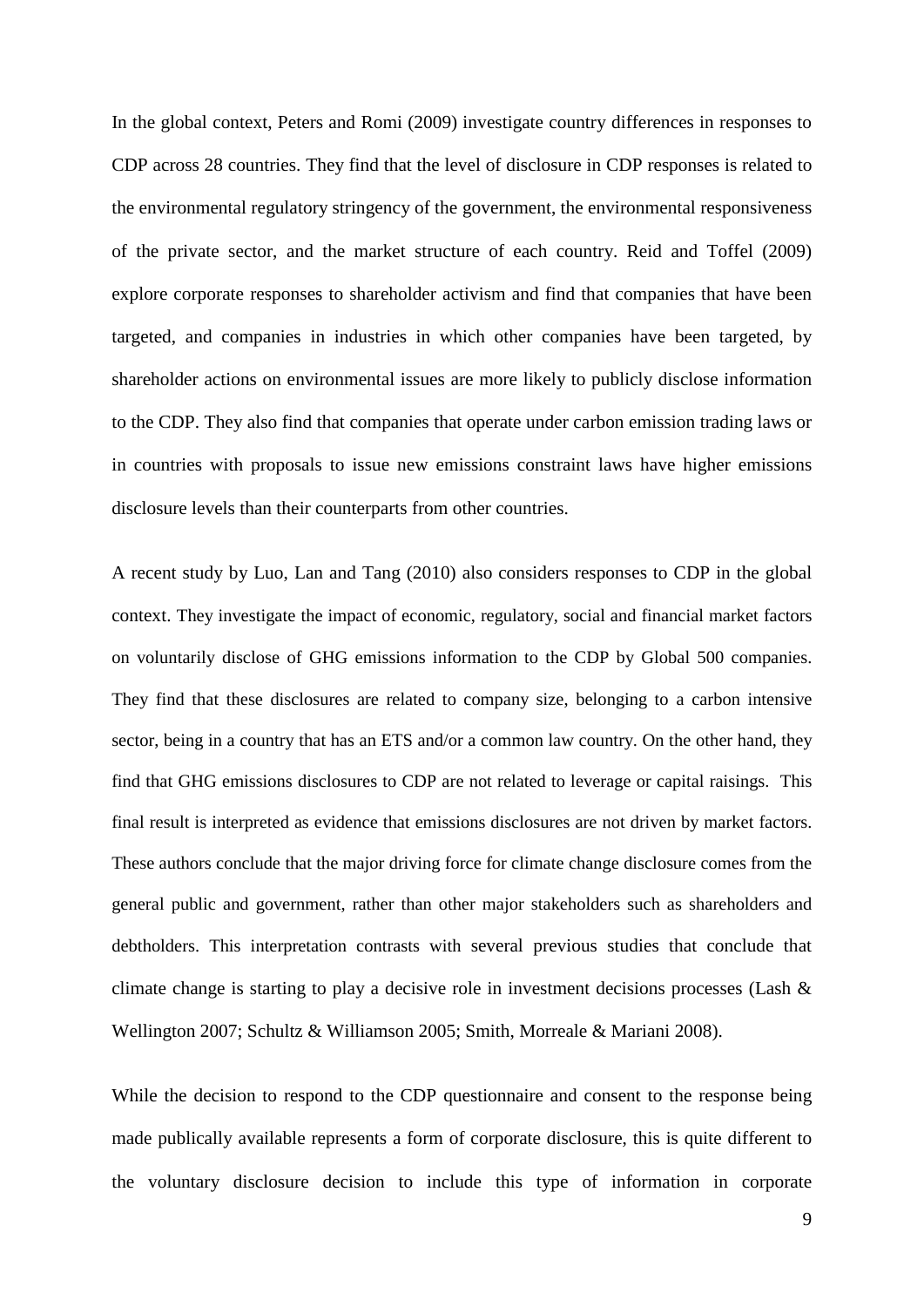communications such as the annual or sustainability report. In this study we focus on climate change disclosures made in corporate communications, and how this is influenced by the activities of CDP in collaboration with institutional investors.

#### *2.2 Theory and hypotheses*

Our hypotheses about the relationship between institutional investor influence and corporate climate change disclosures are underpinned by stakeholder theory and the process of collaborative shareholder engagement. Stakeholder theory typically views the world from the perspective of the management of the organization who are concerned strategically with the continued success of the company [\(Ullmann,](http://www.emeraldinsight.com.ezproxy.usq.edu.au/journals.htm?issn=0951-3574&volume=8&issue=2&articleid=869644&show=html#idb137) 1985; [Roberts, 1992\).](http://www.emeraldinsight.com.ezproxy.usq.edu.au/journals.htm?issn=0951-3574&volume=8&issue=2&articleid=869644&show=html#idb121) From this perspective, a company′s continued existence needs the support of its stakeholders and their approval must be sought and the activities of the corporation adjusted to meet their expectations. While legitimacy theory considers the overall society and its role in organisational legitimacy, stakeholder theory explains the role of particular stakeholders in shaping management strategies.

The more powerful the stakeholder, the more prepared the company must be to adapt to meet the stakeholder's expectations. That is, firms take actions in order to fulfil the expectations of particular stakeholders who have the power to impact on their performance (Deegan 2009). Mitchell, Agle and Wood (1997) propose three overarching attributes that contribute to stakeholder salience: power, legitimacy and urgency. The more important the stakeholder to the organisation, the more consideration given to managing and dealing with this stakeholder (Gray, Owen & Adams, 1996). Corporate disclosure is seen as part of the dialogue between the company and its stakeholders [\(Roberts, 1992\).](http://www.emeraldinsight.com.ezproxy.usq.edu.au/journals.htm?issn=0951-3574&volume=8&issue=2&articleid=869644&show=html#idb121) Companies have incentives to disclose particular information to salient stakeholders in order to demonstrate to them that they are complying with their expectations.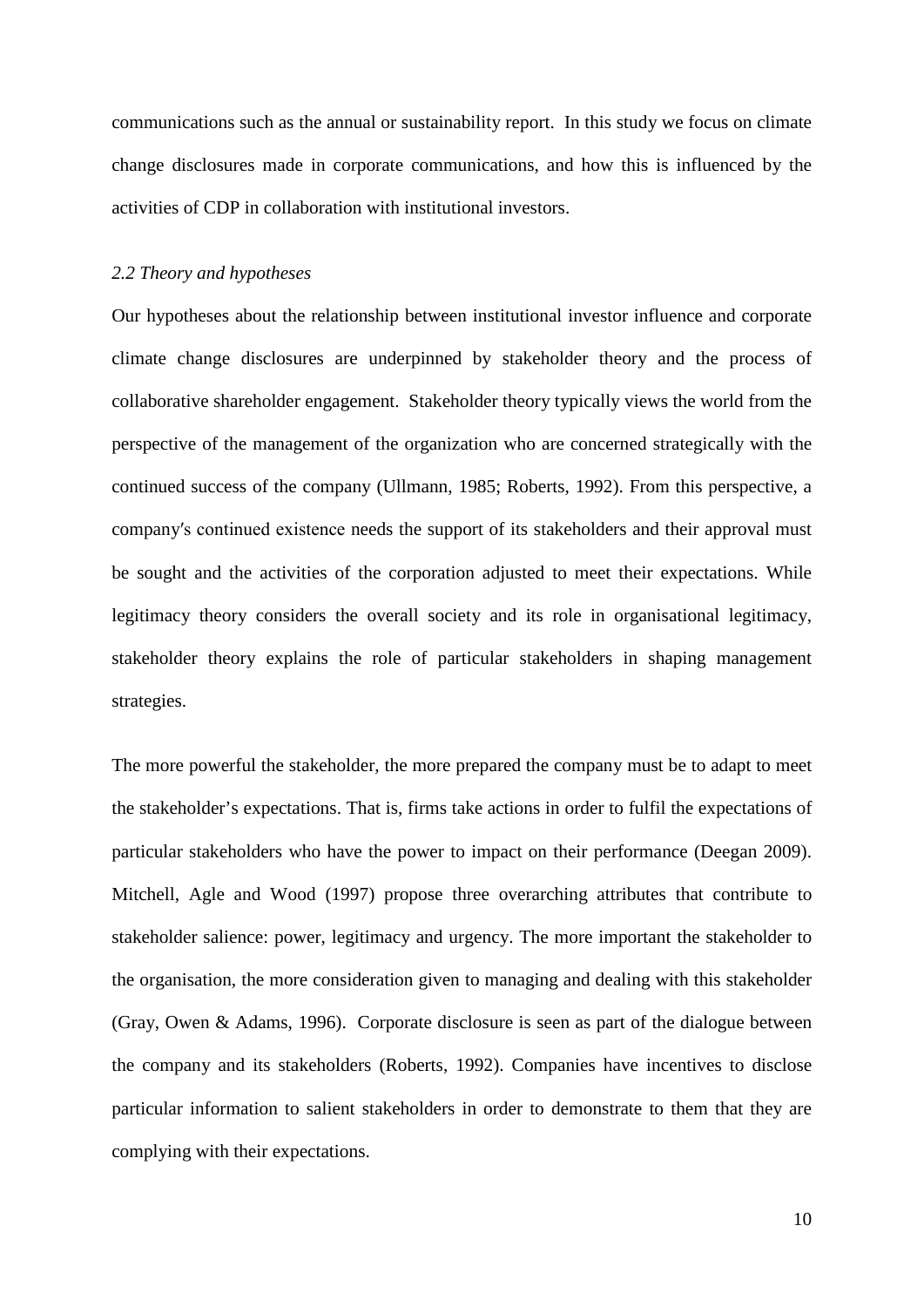From the perspective of institutional investors, active ownership through corporate engagement activities represents a compelling force in representing owners' interests in companies (Hebb, 2008). Institutional investors holding large equity positions are vulnerable to the performance of the market as a whole, i.e. they are 'universal owners' and thus have an incentive to reduce risks. Indeed, "corporate engagement is a legitimate use of the owners' rights in a company to provide oversight and protect shareholders" (Hebb, 2008, p. 7). Activist owners seek greater accountability to shareholders, transparency, and a higher standard of corporate behaviour (Hebb, 2006). Rather than asking companies to sacrifice long-term profitability, shareholder engagement seeks higher corporate standards in order to reduce risk over time; thus adding to shareholder value (Clarke & Hebb, 2004). Gifford (2009) studies the factors that drive effective shareholder engagement and finds that power and legitimacy are critical to stakeholder salience. Institutional investor legitimacy derives from being a credible and respected mainstream institution, with a legitimate claim on the company such as a large shareholding. Shareholder engagement is a new and developing tool that has the ability to significantly influence and raise standards of corporate disclosure (Hebb, 2006; Clarke & Hebb, 2008).

The stakeholder engagement perspective is particularly relevant when considering corporate social responsibility (CSR) and disclosures about it since it concerns a broader group of stakeholders and set of issues than tend to be considered by alternative perspectives such as agency theory. CSR is a broad concept that includes both social and environmental issues, including climate change. Cormier, Gordon and Magnan (2004) argue that managers' perceptions about stakeholders' interests are a key determinant of environmental and social disclosure practices. They attribute this to 'an intrinsic commitment' from managers toward stakeholders. In addition, van der Laan, Adhikari and Tondkar (2005) affirm stakeholders' role in determining the extent and quality of social disclosure. There are several stakeholder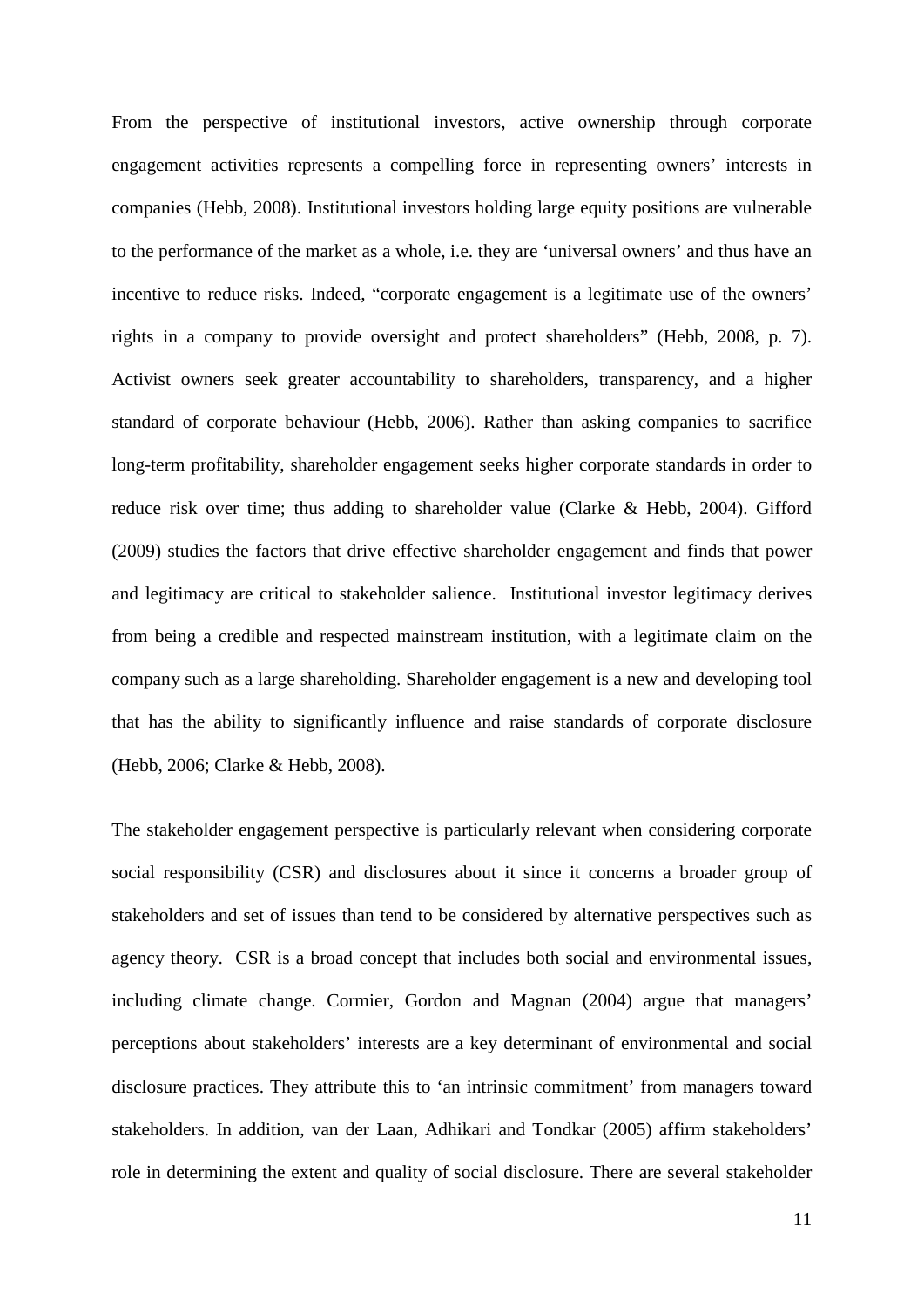groups that are potentially interested in corporate accountability related to climate change. However, we focus on institutional investors since they represent a particularly powerful and legitimate stakeholder group in this setting. While CSR suggests that companies respect all their stakeholders, the shareholder engagement perspective concerns itself solely with the long-term interests of shareholders (Hebb, 2008; Gifford, 2009).

Institutional investor coalitions have a unique opportunity to influence and engage corporate management. Indeed most institutional investor coalitions use some form of corporate engagement to achieve their goals (Clark & Hebb, 2004; Hebb, 2008). Collective action by institutional investors in relation to climate change disclosure has been spearheaded by the Carbon Disclosure Project (CDP). The CDP can be seen as a 'secondary stakeholder' that has facilitated collective action by institutional investors to increase corporate accountability in relation to climate change. The research confirms that secondary stakeholders, such as non-government organisations (NGO's), are key players in the arena of CSR (Arenas, Lozano & Albareda, 2009). These authors find that NGOs are usually recognised by other stakeholders as one of the main actors who are often at the forefront in the introduction and development of CSR. Some NGO's are perceived by companies as important stakeholders, while other stakeholders recognise that pressure from some NGOs has led to an improvement in corporate behaviour. CDP is arguably an NGO that holds this status among large companies and other stakeholders, particularly institutional investors. The collective action of institutional investors in concert with the CDP represents a powerful coalition of stakeholders that we expect to have an influence on corporate climate change disclosure.

We capture this stakeholder influence using three measures of corporate responsiveness to institutional investor expectations about the disclosure of climate change information. The first indicator of institutional investor influence occurs when a company chooses to complete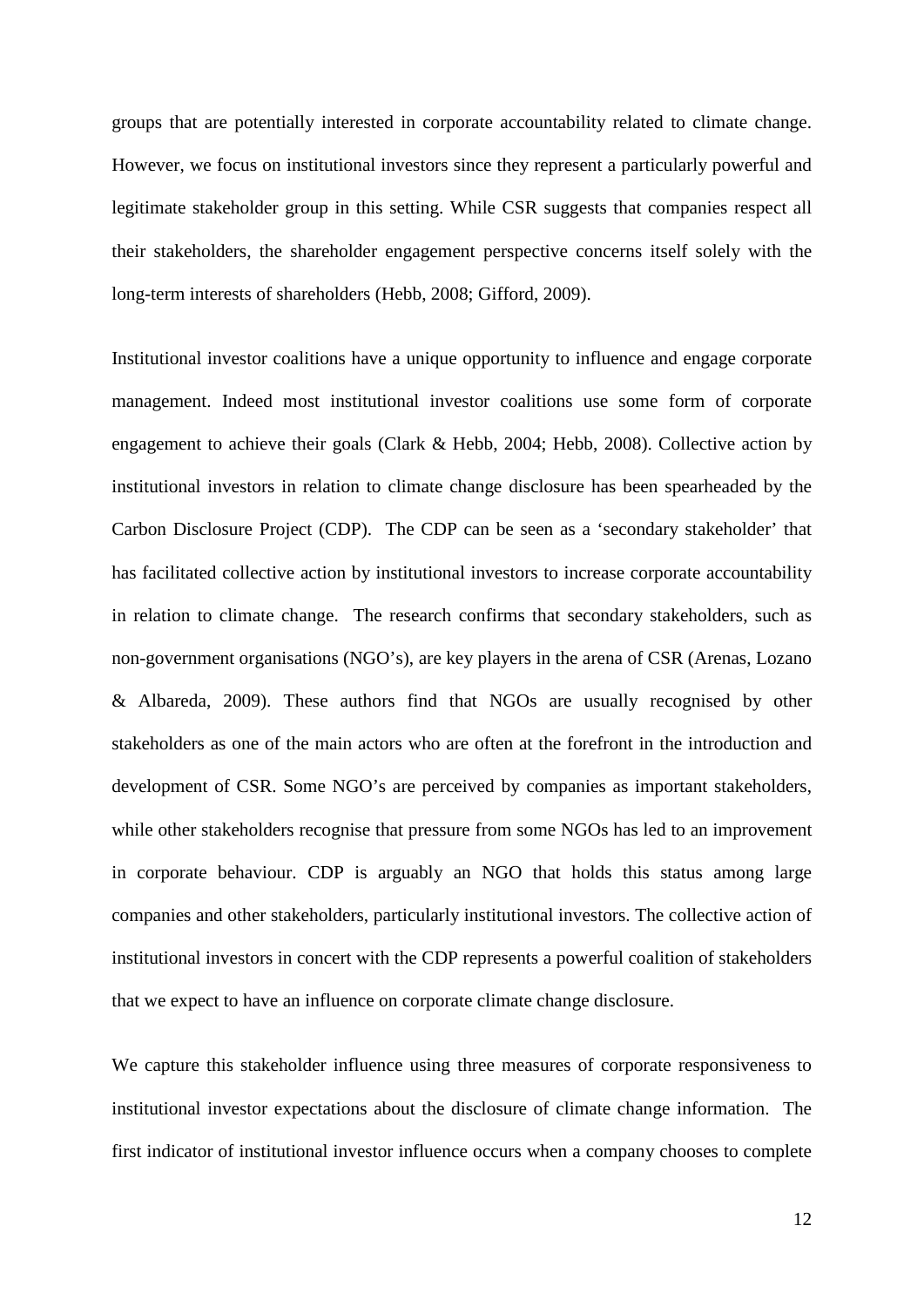the CDP questionnaire and consents to its response being published on the CDP website. Completing the questionnaire is voluntary and demonstrates a willingness to share climate change information with institutional investors that are part of the CDP coalition. It is a direct response to the explicit expectations of a powerful and legitimate shareholder collaboration. Further, consenting to having its CDP response published on the CDP website shows a responsiveness to the expectations of a wider group of stakeholders since this consent essentially puts the information into the public arena. The influence of institutional investors on the extent and quality of corporate climate change disclosure is therefore expected to be greater for companies that complete the CDP questionnaire and consent to their response being published on the CDP website. This expectation is formally stated in Hypothesis 1:

*H1: Companies that complete the CDP questionnaire and consent to having their response published on the CDP website have higher climate change disclosure scores than companies that choose not to participate in CDP activities.*

Second, we examine annual and sustainability reports and company websites for indications that institutional investor expectations have influenced their climate change disclosures. There are a variety of ways in which companies can indicate the influence of CDP activities on their disclosures ranging from making a statement in their annual or sustainability report that they have participated in CDP activities through to providing their full CDP questionnaire response on their company website. Including such disclosures in their corporate communications is viewed as prima facie evidence that CDP activities have influenced climate change disclosure. By indicating their response to CDP, companies convey a message to investors, and simultaneously to other stakeholders, that they are complying with and fulfilling investors' expectations. The expectation of detailed and transparent climate change related information has been communicated by investors (through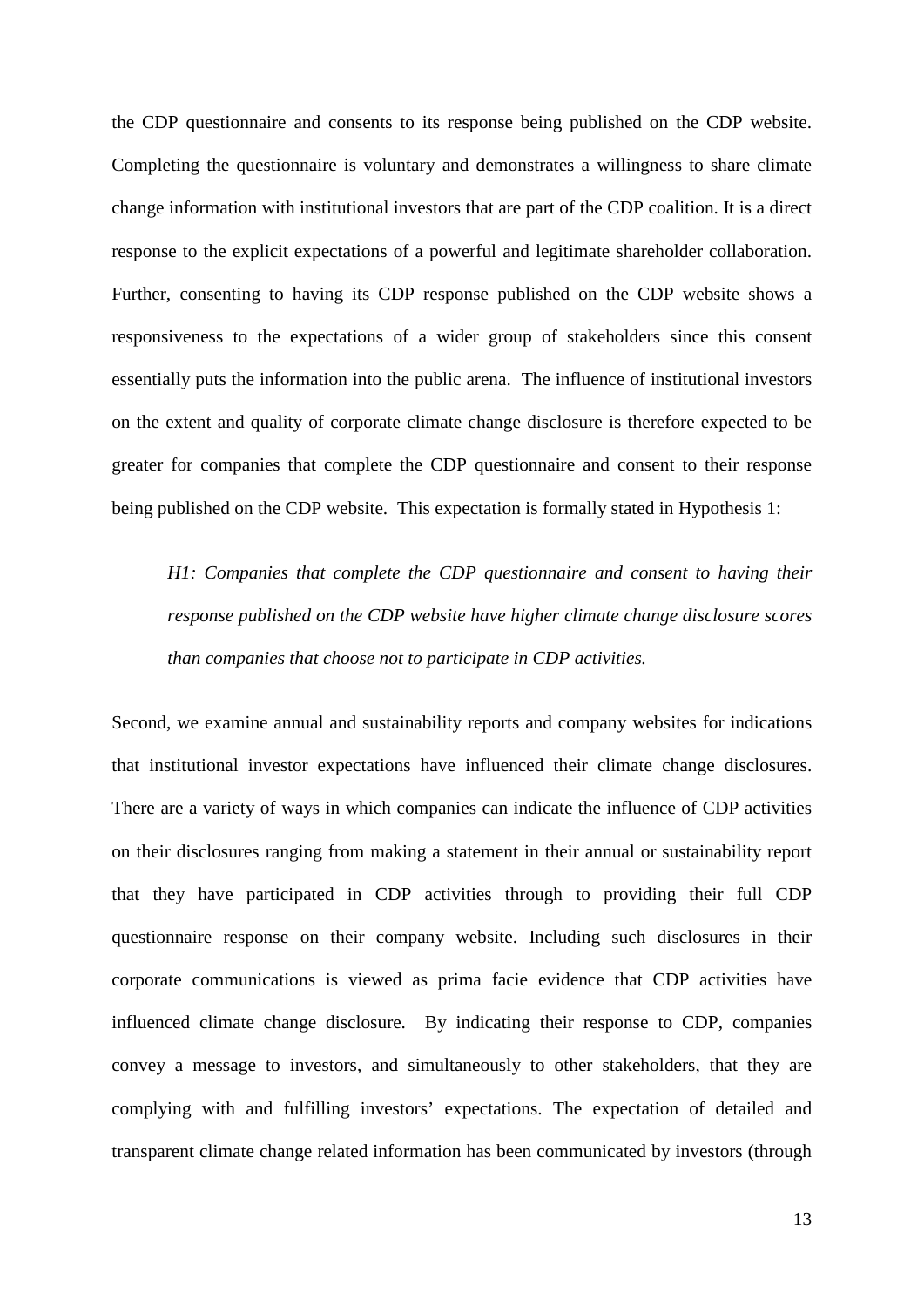the CDP information request), and this also conveys an expectation that this issue will be given more attention and be addressed by management. One aspect of doing this is enhancing disclosure practices in an effort to improve the relationship between management and external stakeholders (Roberts 1992; van der Laan Smith, Adhikari & Tondkar 2005).

Statements about participation in CDP activities are likely to be complementary to disclosures about particular climate change impacts and risks; whereas the inclusion of the full CDP questionnaire response is likely to be a substitute for providing more detailed information in the annual or sustainability report. On the other hand, including a link to the CDP website publication of a company's full CDP response may serve as either a complement or substitute for other disclosures. For the majority of companies we expect that this relationship will be complementary since the provision of a link to the CDP questionnaire response provides the reader with additional information that may be considered too detailed or extensive to include in the annual or sustainability report. Overall, we propose a complementary relationship between explicit indications of the influence of CDP and the extent and quality of corporate climate change disclosure, stated formally in the following hypothesis:

*H2: For companies that complete the CDP questionnaire, those that indicate the influence of CDP activities in their corporate communications have higher climate change disclosure scores than those that do not mention CDP.*

The final indicator relates to the extent and quality of climate change information that a company includes in its CDP questionnaire response. While some companies provide extensive information about several aspects of climate change impacts, others are less obliging in their responses to CDP (Kolk, Levy & Pinkse 2008; Stanny 2010). The incorporation of detailed and useful information in a company's response to CDP is an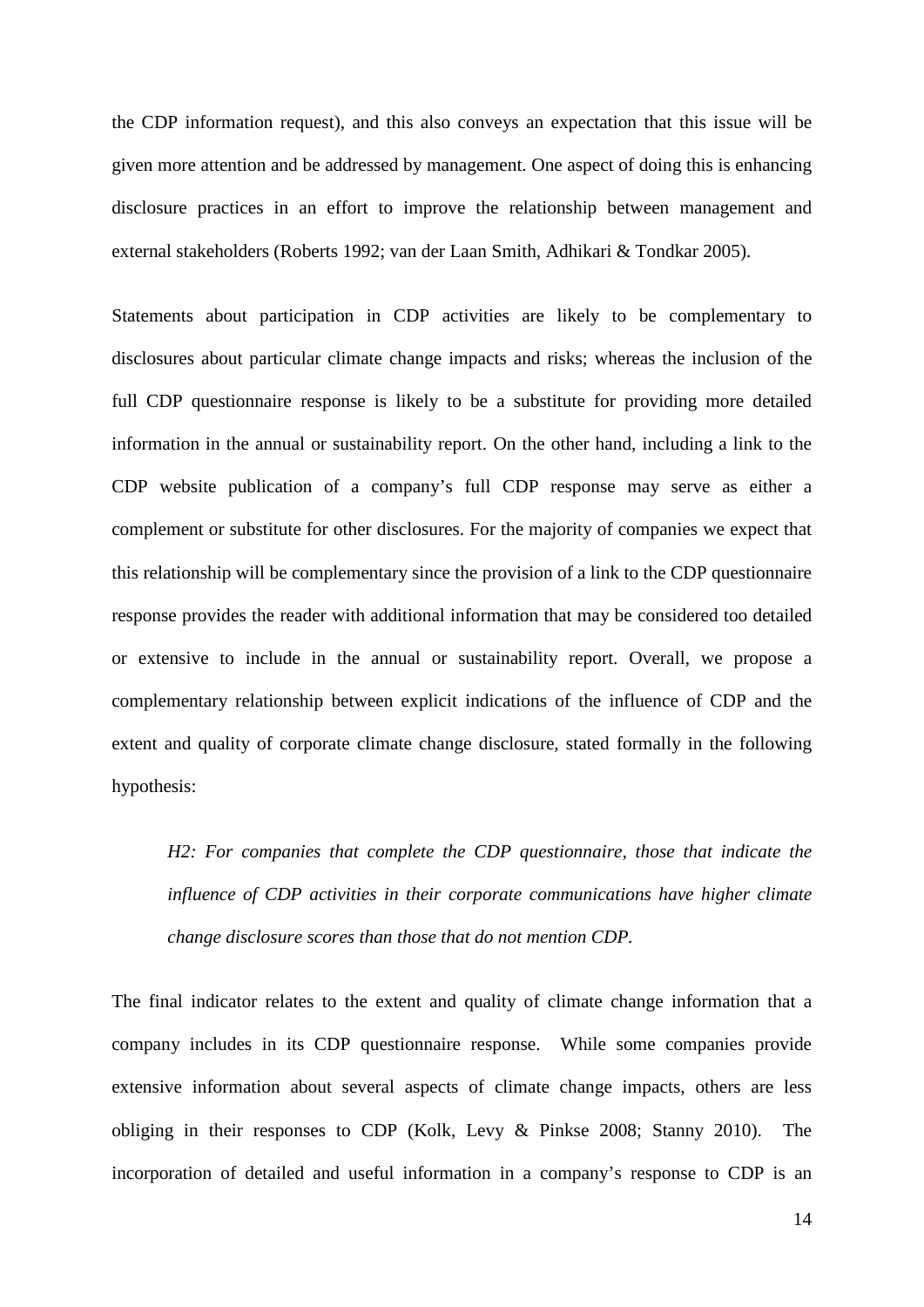indication that it takes the expectations of this powerful and legitimate shareholder coalition seriously, and is therefore prepared to adjust its behaviour accordingly. We expect that those companies that are most responsive to institutional investors as indicated by a willingness to provide a comprehensive CDP questionnaire response will also be the most forthcoming in their voluntary disclosure practices. This hypothesis can be formally stated as follows:

*H3: For companies that complete the CDP questionnaire, there is a positive relationship between climate change disclosure scores based on their CDP response and those based on disclosures made via corporate communication channels.*

#### **3. Data and method**

### *3.1 Sample selection and data collection*

The sample for this research is taken from the largest 500 companies in the FTSE Global Equity Index Series (G500) as of June 2009. This index comprises the largest 500 companies globally, ranked by sales. While it is clear that this sample is biased toward very large companies, it is justified in the context of this research since large companies are likely to have substantial shareholdings by institutional investors. Indeed, these 'universal owners' tend to have highly-diversified and long-term portfolios that are representative of global capital markets; thus making the G500 an eminently suitable group of companies for this research. In addition, disclosure practices (especially environmental disclosures) of large companies are richer than small and medium sized companies (Deegan & Gordon 1996; Patten 1991).

110 companies from the financial sector were excluded from the G500 for this research since companies in this sector are intrinsically different to those in other sectors and have different reporting requirements. A further 34 companies were excluded because they were acquired,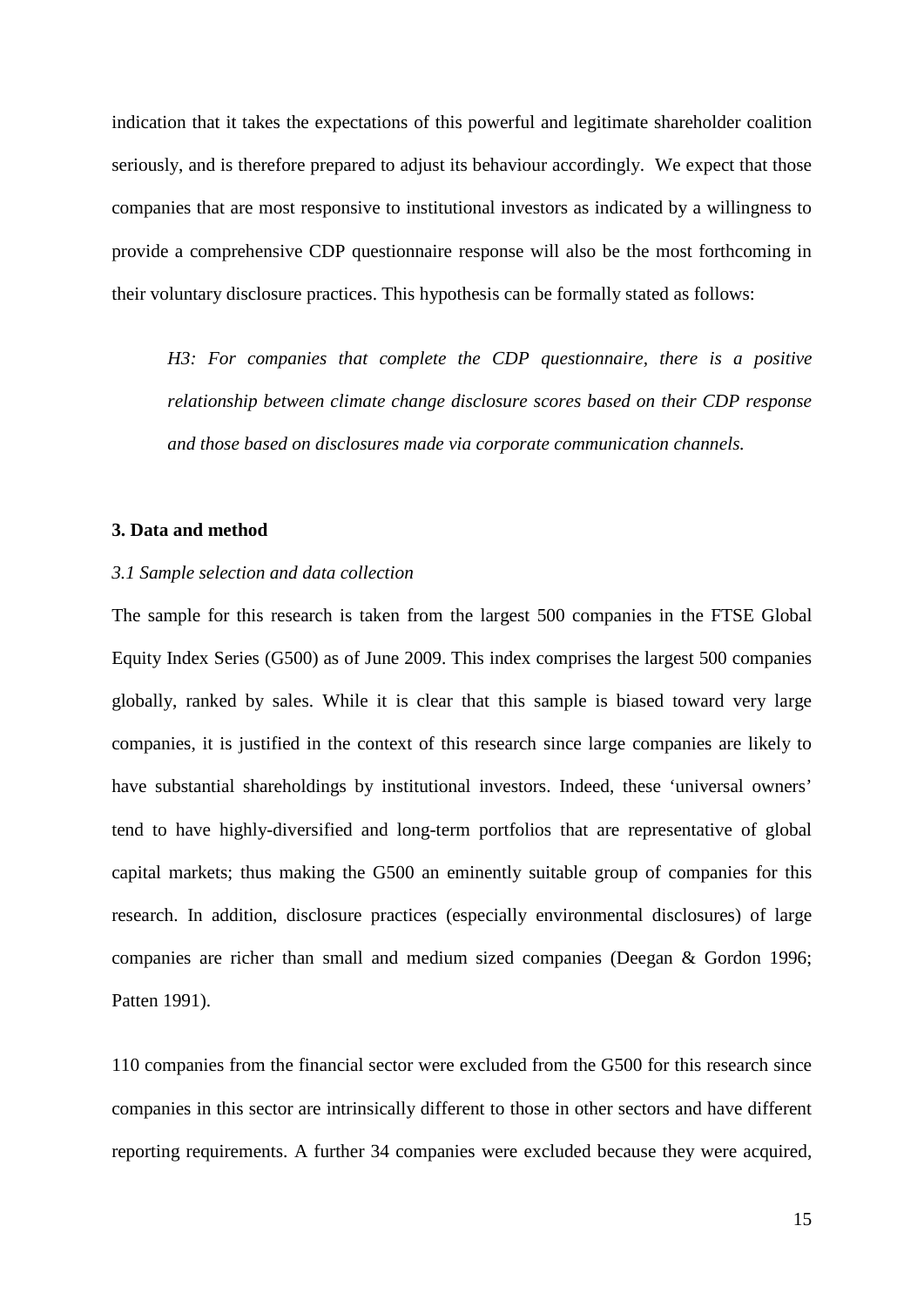they completed the CDP questionnaire in a language other than English, or they were not included in the 2008 CDP Global 500 sample. Hence, the final sample for the research comprises 356 large global non-financial companies.

Data related to corporate climate change disclosures were hand collected from annual and sustainability reports and company websites, with these company reports being accessed either via Bureau van Dijk's OSIRIS database or directly from company websites. The annual and sustainability reports accessed for each company was its most recent report available as at June 2009. For the majority of our sample these were the reports dated at the end of either June or December 2008. Data related to CDP questionnaire responses and disclosure scores were obtained from the 2008 CDP Global 500 Report and the CDP website. Companies are asked to respond to the questionnaire at the beginning of each year, with a submission closing date of 31 May. Hence companies responding to the 2008 CDP questionnaire do so before finalising their annual and sustainability reports for that year. Data for control variables were acquired from the OSIRIS database.

# *3.2 Calculation of climate change disclosure scores*

We calculate a climate change disclosure score based on the annual and sustainability reports as well as disclosures made via websites for each company in the sample. Content analysis is used to analyse the sample companies' annual and sustainability reports. A scoring (or indexing) approach is employed since this method incorporates an analysis and interpretation of the meaning of the disclosures (Beck, Campbell & Shrives 2010; Cormier, Magnan & Van Velthoven 2005). In addition, this type of approach overcomes some of the limitations that are inherent in volumetric approaches such as "green washing" problems (Al-Tuwaijri, Christensen & Hughes 2004). Sub-scores are assigned for the following five categories of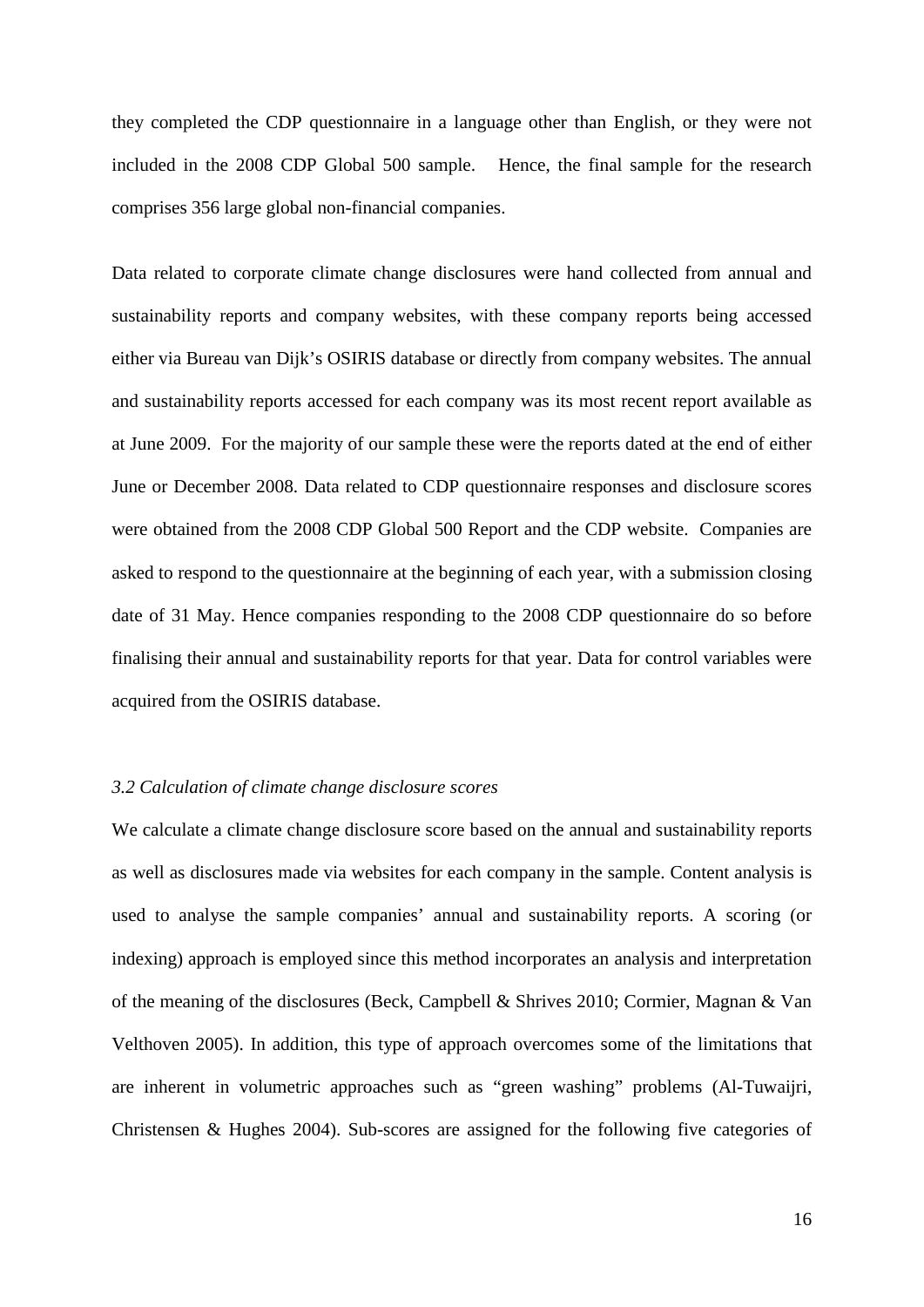disclosure: risk and opportunities, GHG emissions accounting, verification and trading, emissions management performance and climate change governance.

This research uses the Carbon Disclosure Leaders Index (CDLI) 2009 methodology, to calculate disclosure scores. This is the scoring methodology used by CDP to identify companies for inclusion in the CDLI. We use the 2009 CDLI methodology rather than the 2008 methodology since it incorporates some improvements that make it a superior methodology for scoring climate change disclosures. The decision to use the CDLI methodology has been made for several reasons. First, there is congruency between the objectives and outcomes of this score and the objective of this research. In particular, the CDLI methodology captures the issues that investors have indicated are most important since it is based on responses to the CDP questionnaire, which has been developed based on extensive consultation with institutional investors. Second, choosing an existing methodology increases the research's external validity. Third, the CDLI methodology has been developed by experts and advisors from CDP and PricewaterhouseCoopers (PwC). Finally, and most importantly, the CDLI methodology focuses on specific information relevant to GHG emissions and climate change rather than simply counting the amount of information (word, lines or pages). For example, the methodology identifies and captures important aspects of climate change such as its financial implications, how its various impacts are being dealt with, and the level of transparency around these issues. That is, this methodology considers the content and quality of disclosures in addition to the quantity.

The CDLI methodology uses a mixture of binary and weighted values to calculate a disclosure score that captures the extent and quality of information (Wiseman 1982), and considers the importance and materiality of specific information to particular users. For the binary values, companies are given one point for answering particular questions regardless of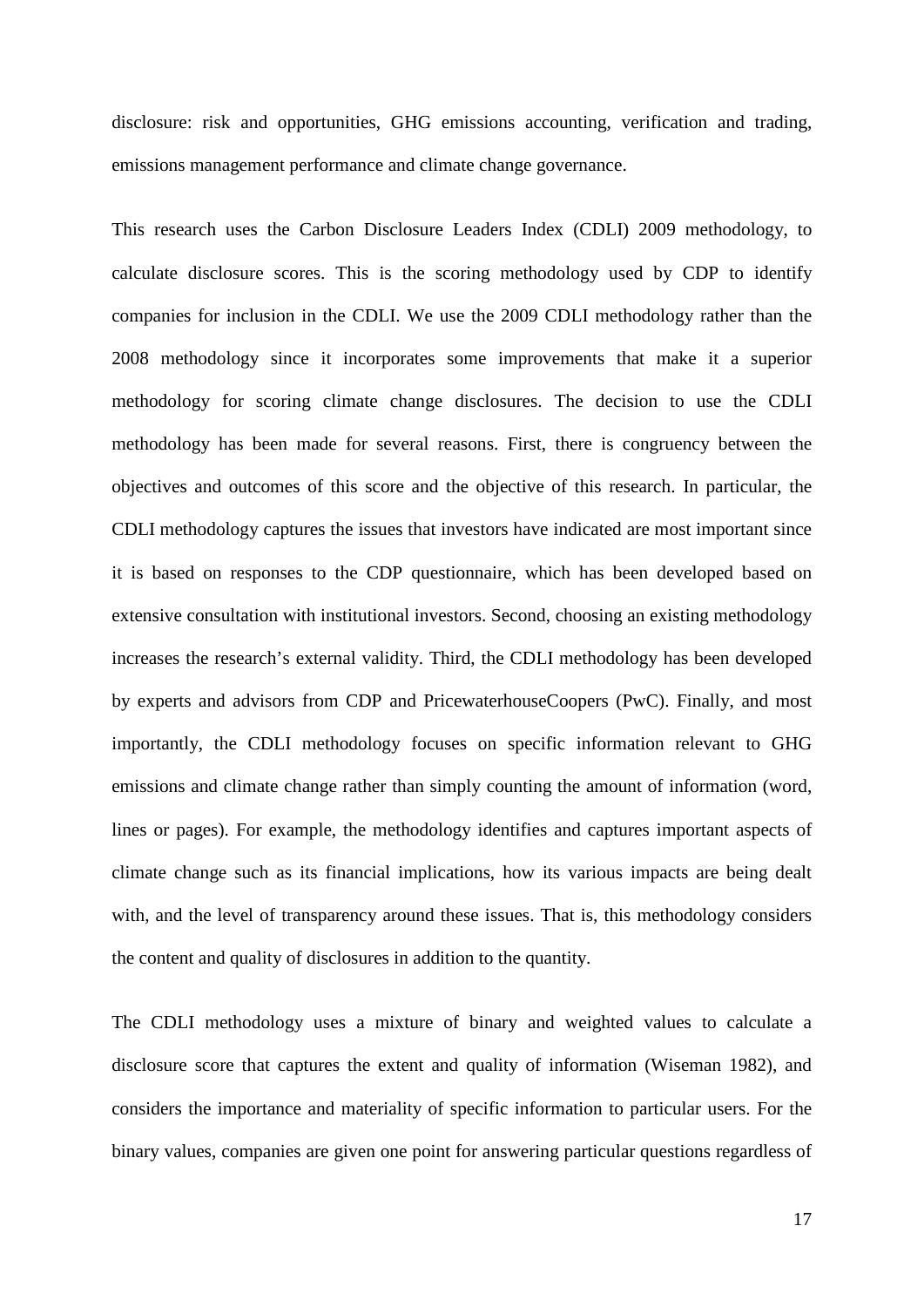the answer provided. For the weighted values, companies are scored based on various scales, and the scores assigned to each scale are different. These scales consider information quality in terms of (a) the information details and relevance to the company, (b) examples or case studies provided, and (c) quantitative or financial information. The materiality or importance of particular information is considered by assigning a weighted number of points to different types of information (for example, total scope 1 GHG emissions data receives 3 points). Varying points are assigned depending on the disclosure type. For example, for disclosures about risk and opportunities, up to five points are assigned based on whether information provided is general, qualitative or quantitative; the relevance of information to the company; and whether information about the financial implications of risks and opportunities is provided. Thus the total disclosure score captures the informativeness of a company's disclosures (in terms of both the quality and quantity of the disclosure).

Table 1 illustrates the scores and how they are distributed between categories. The circumstances of each company are considered in the design of this methodology. Possible total scores range from 120 to 176 points depending on how each company answers the lead questions. That is, depending on whether a company answers yes or no to each lead question, different points are assigned to its answers to the following questions. For example, if a company has not taken action to independently verify and assure its information and has thus answered no to this question, it will not be scored zero because it did not answer the following questions such as the scope of verifications, verification's standards that adopted, and the assurance level that has been given to this company. In such cases, the company has to answer whether it has plans to have its carbon emissions information verified in future. The more lead questions that a company answers 'yes' to, the more conditional questions that the company will be required to answer; thus making the total possible score higher than for a company that answers 'no' to many of the lead questions.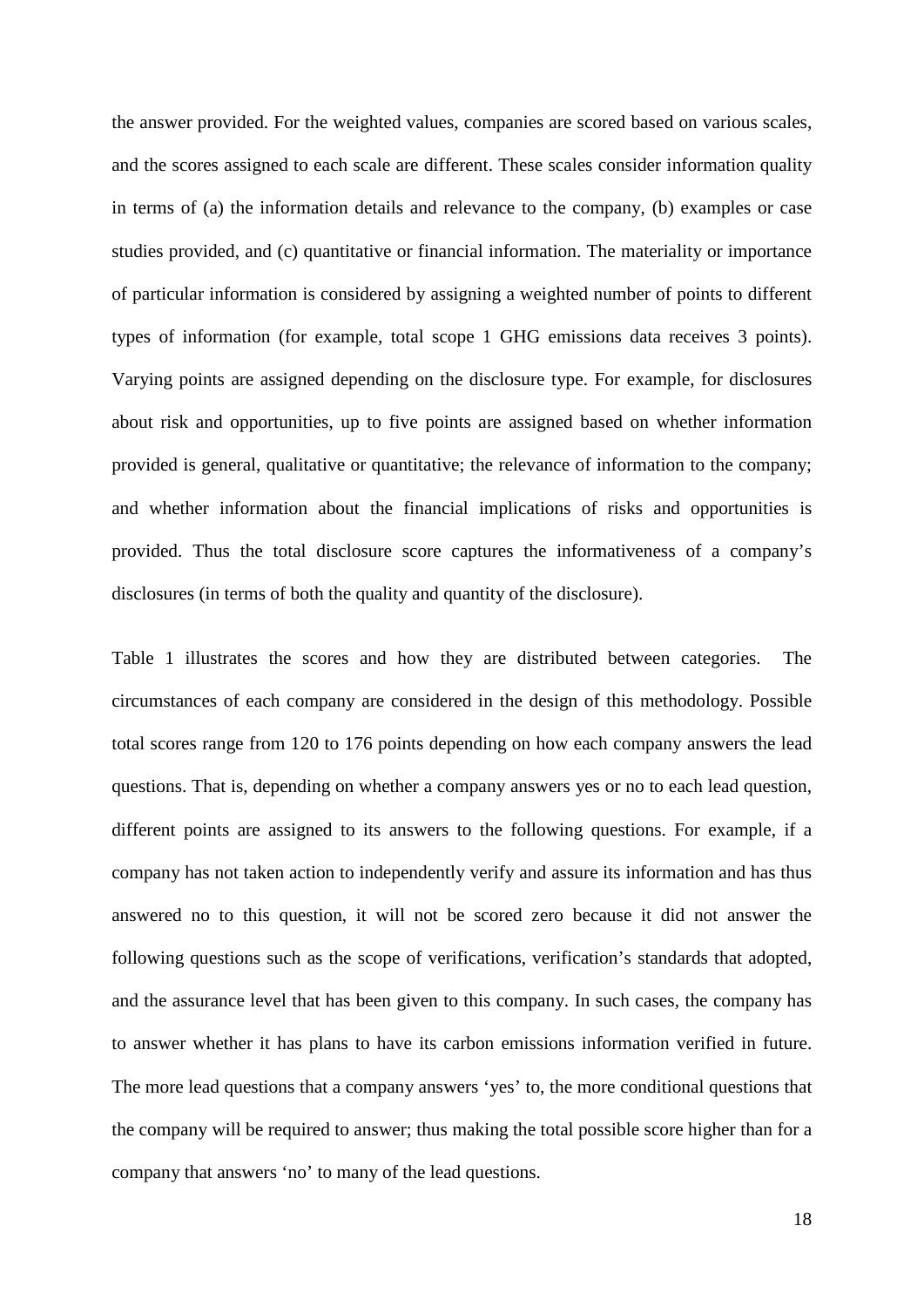| Category                       | Scores available   |           |                              |      |  |  |  |  |
|--------------------------------|--------------------|-----------|------------------------------|------|--|--|--|--|
|                                | <b>Stand alone</b> | Lead      | <b>Conditional questions</b> |      |  |  |  |  |
|                                | questions          | questions | (Yes)                        | (No) |  |  |  |  |
| <b>Risks and Opportunities</b> |                    |           | 30                           | 18   |  |  |  |  |
| <b>Emissions Accounting</b>    | 34                 | 10        |                              |      |  |  |  |  |
| Verification and Trading       |                    |           | 23                           |      |  |  |  |  |
| Performance                    | 14                 | 10        | 12                           |      |  |  |  |  |
| Governance                     |                    |           | 10                           |      |  |  |  |  |
| Total                          | 55                 | 39        | 82                           | 26   |  |  |  |  |

#### **Table 1: Disclosure score available by category of disclosures**

The disclosure score for each sample company was calculated by one of the paper's authors and a random sub-sample of these was checked by the other author. No discrepancies were found. Each company's actual score is divided by its possible score to derive a total disclosure score out of 100 for each sample company.

# *3.3 Independent variables*

The hypotheses of this study predict relationships between the dependent variable, climate change disclosures made via corporate communication channels, and whether companies complete the CDP questionnaire and consent to their response being published on the CDP website (H1); explicit indications of the influence of CDP (H2); and CDP disclosure scores (H3). For H2 and H3, the relevant sub-sample for analysis is those companies that complete the CDP questionnaire; while the full sample is used to test H1.

Table 2 shows the breakdown of the sample by (a) response to the CDP information request and (b) references to CDP in corporate communications. Out of the 356 companies considered for this research, 236 completed or partially completed the CDP questionnaire and consented to having their response published on the CDP website. A further 55 companies completed or partially completed the questionnaire but did not consent to having it published, thus giving a total of 291 companies at least partially completing the CDP questionnaire. Of the remaining companies, 5 provided some information such as their sustainability report to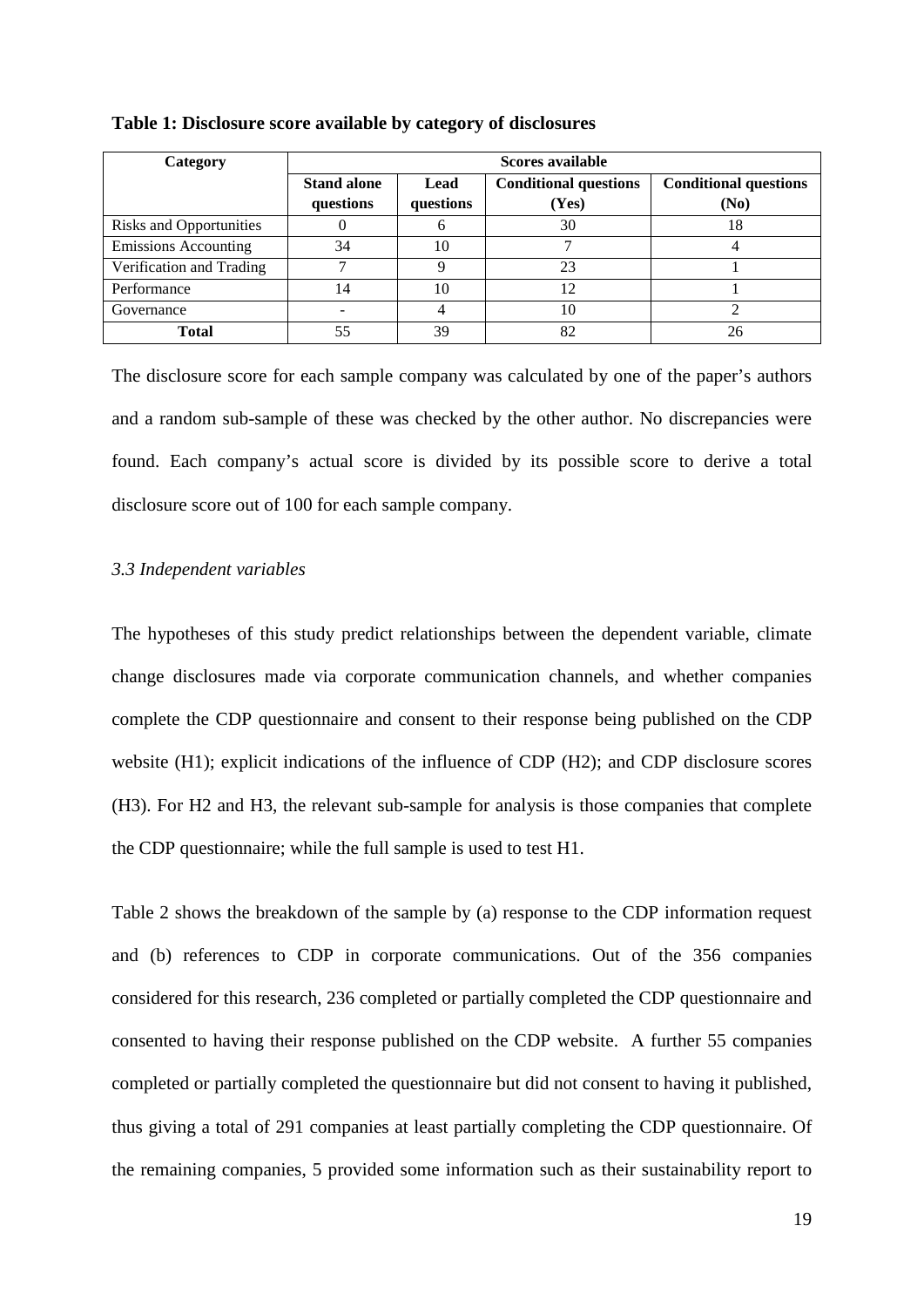CDP but did not use the questionnaire. 18 companies declined to participate and 42 did not respond to CDP's information request. These numbers attest to the potential influence of institutional investors in relation to climate change disclosure.

# **Table 2: Breakdown of sample by response to CDP information request and references to CDP in corporate communications**

| <b>PANEL A: Response to CDP information request</b>                             | <b>Number of Companies</b> |
|---------------------------------------------------------------------------------|----------------------------|
| Questionnaire at least partially completed and published by CDP                 | 236                        |
| Questionnaire at least partially completed but not published by CDP             | 55                         |
| Companies completing the CDP questionnaire                                      | 291                        |
| Provided some information to CDP but did not complete questionnaire             | 5                          |
| Declined to participate                                                         | 18                         |
| Did not respond to CDP                                                          | 42                         |
| Full sample of G500 non-financial companies                                     | 356                        |
| <b>PANEL B: References to CDP in corporate communications</b>                   |                            |
| Full CDP response provided on company website                                   | 16                         |
| Link to CDP provided in annual or sustainability report                         | 40                         |
| Participation in CDP questionnaire mentioned in annual or sustainability report | 88                         |
| CDP not mentioned                                                               | 147                        |
| Companies completing the CDP questionnaire                                      | 291                        |

Of the 291 companies that completed the CDP questionnaire, 16 provided their full CDP response on their company website, and 40 provided a link to CDP in their annual or sustainability report. A further 88 companies mentioned their participation in CDP in their annual or sustainability report, while the remaining 147 companies made no reference to CDP in their corporate communications. Overall, 144 or 49.5% of the companies completing the CDP questionnaire made some sort of reference to CDP, thus providing an explicit indication that CDP activities influenced their climate change disclosure choices.

Of the 16 companies that provided their full CDP response on their company website, 11 did not make any other climate change disclosures elsewhere in their corporate communications.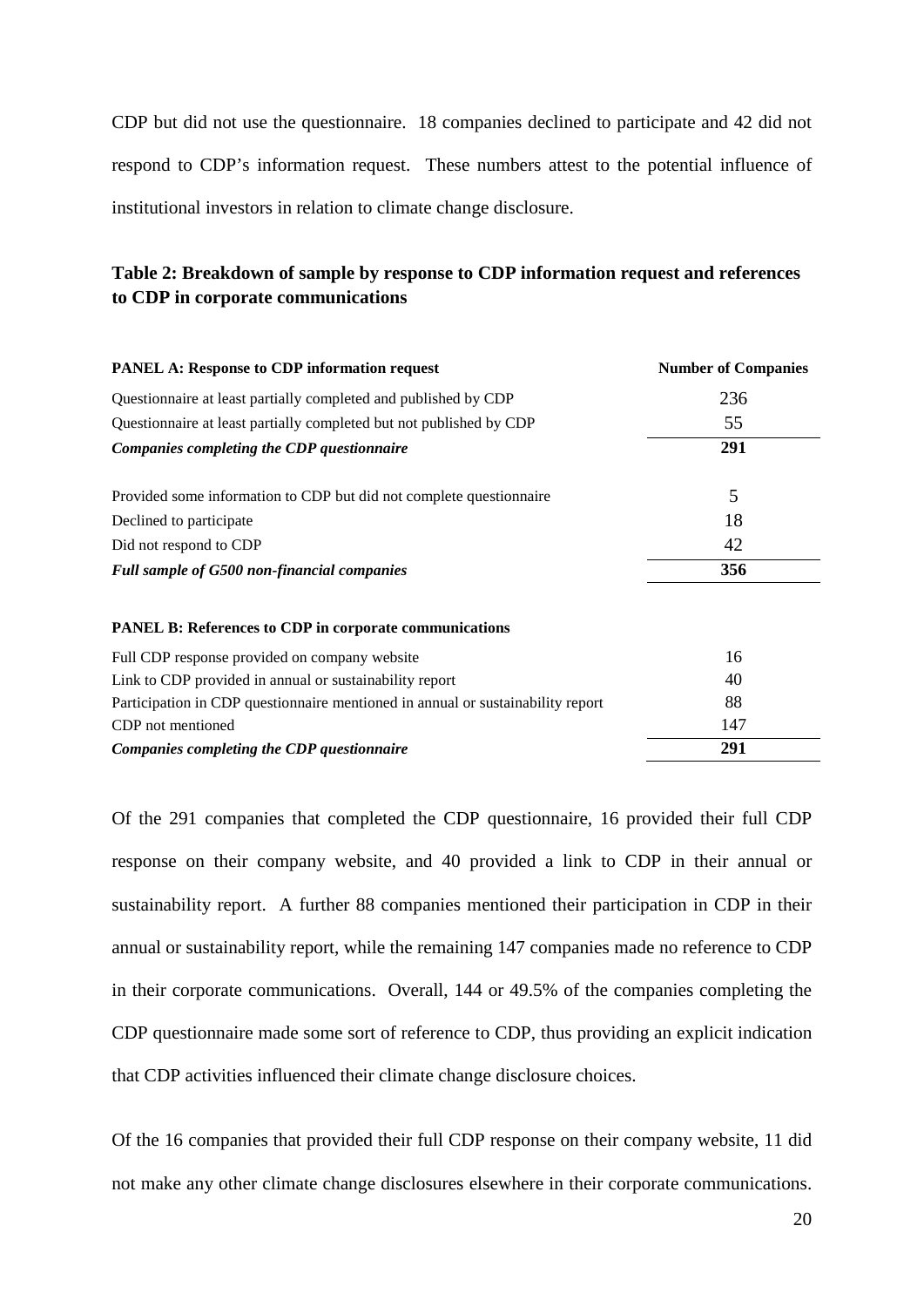This suggests that in the majority of cases, providing the full CDP response acts as a substitute for presenting climate change information in the annual or sustainability report. On the other hand, all of the 40 companies providing a link to CDP in their annual or sustainability report and all but 1 of the 88 companies mentioning their participation in CDP in their annual or sustainability report made at least some other climate change disclosures.

CDP disclosure scores are available from CDP for 245 of the sample companies. CDP and PwC staff members calculate CDP disclosure scores for all G500 companies completing the CDP questionnaire using their CDLI methodology.<sup>[3](#page-20-0)</sup> However, only 68 companies are included in the index (CDLI 2008). These comprise the 34 G500 companies with the highest CDP disclosure scores from each of the carbon-intensive and non-carbon-intensive sectors.

### *3.4 Empirical model*

The model used to test the hypotheses is:

CCDISC<sub>i</sub> =  $\alpha_0 + \alpha_1 X_{CDPi} + \alpha_2 ROA_i + \alpha_3 SIZE_i + \alpha_4 LEV_i + \sum COUNTRY_i + \sum INDUSTRY_i + \epsilon$ 

Where CCDISC is the climate change disclosure score and  $X_{CDP}$  indicates the relevant independent variable used to test each of our hypotheses as follows:

- H1 completed and published CDP questionnaire
- H2 link to CDP website or CDP participation mentioned
- H3 CDP disclosure score

Each of these independent variables is expected to be positively related to CCDISC.

<span id="page-20-0"></span> $3$  Each company is scored by two independent reviewers, with a third independent reviewer being the arbiter where there is a difference between the scores of first two reviewers. The disclosure scores published in the 2008 CDP Global 500 Report are based on the 2008 CDLI methodology. To control for potential impacts of using slightly different scoring systems for our two disclosure measures (2009 CDLI for disclosure scores based on annual and sustainability reports and 2008 CDLI for CDP disclosure scores) we run robustness checks for H3 using 2009 CDP scores which are based on the 2009 CDLI methodology.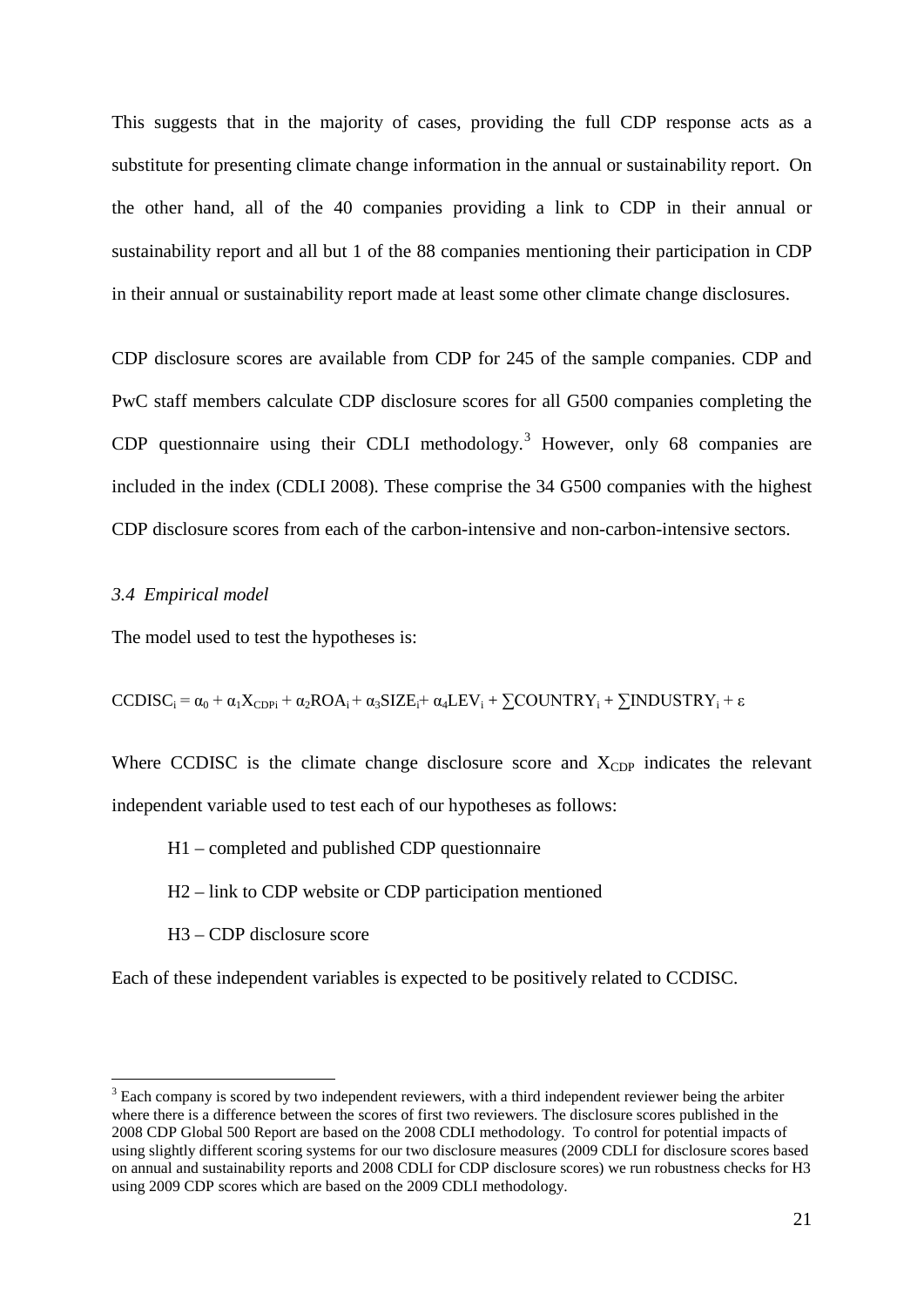The literature review presented in section 2 shows that several variables have been recognised in prior research as potential drivers for disclosure practices. These variables are therefore included as control variables in this study. Several studies have posited a positive relationship between disclosure level and profitability on the basis that firms with superior income have a greater motivation to disclose their performance (Clarkson et al. 2008; Prado-Lorenzo et al. 2009). In addition, it is claimed that profitable firms tend to provide detailed disclosures in order to avoid public pressure and political and transaction costs (Inchausti 1997; Ng & Koh 1994). Return on total assets (ROA) is used as a proxy for firm profitability, and is calculated by dividing the profit or loss before taxes by total assets.

Numerous of previous studies have controlled for firm size. Two dominant reasons explain this relationship. First, large firms are more capable of disseminating detailed information based on their resources. Second, these firms are susceptible to greater scrutiny from the public (Liu & Anbumozhi 2009; Stanny & Ely 2008). In relation to environmental disclosure, most of the prior literature finds that environmental disclosure is positively associated with firm size (Clarkson et al. 2008; Cormier, Magnan & Van Velthoven 2005; Freedman & Jaggi 2005; Liu & Anbumozhi 2009; Richardson & Welker 2001; Stanny & Ely 2008). More recently, Prado-Lorenzo et al. (2009) find that firm's size is positively related to the disclosure of GHGs emissions information. Firm's size (SIZE) is estimated as the log of total revenues. Several prior studies have controlled for leverage on the basis that highly levered firms have an incentive to avoid agency costs which may imposed by creditors (Clarkson et al. 2008), or to keep particular stakeholders (investors creditors) informed in order to avoid debt-covenant breaches (Freedman & Jaggi 2005). Leverage (LEV) is measured as the sum of noncurrent liabilities and loans scaled by stockholders' equity.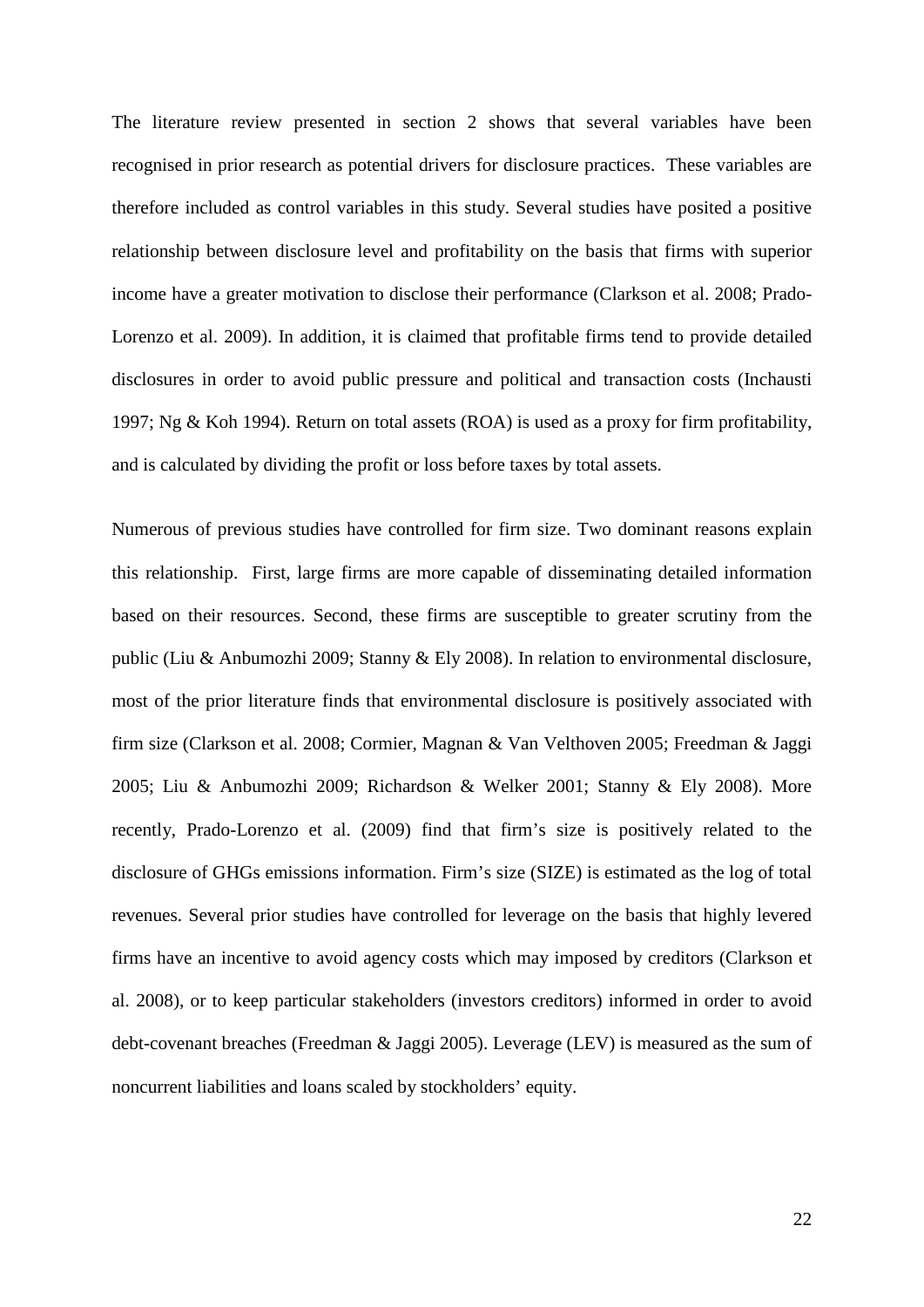In addition, country and industry dummy variables are used to control for variations in regulatory requirements and other incentives to disclose that could be expected to vary across countries and sectors. Prior research has found that there are country and industry differences in societal or political pressures related to climate change (Freedman & Jaggi, 2005; Prado-Lorenze et al, 2009; Peters & Romi, 2009; Reid & Toffel, 2009; Luo, Lan & Tang, 2010). There may also be industry differences related to the extent of emissions data estimation uncertainty or proprietary costs around carbon reduction strategies and technologies for particular sectors.

### **4. Results**

#### *4.1 Descriptive statistics for climate change disclosure scores*

The mean and median climate change disclosure scores for our full sample of 356 companies are 21.53% and 20.00% respectively, with a maximum of 94%. A score of zero was assigned to 45 companies that did not make any climate change disclosures in their corporate communications. The climate change disclosure scores for the 16 companies providing their full CDP response on their company websites are equal to their CDP disclosure scores and are substantially higher than the disclosure scores of other companies in the sample. To avoid potential biases in the results, these 16 companies are removed from the remaining analysis, thus leaving 340 companies in our sample for hypotheses testing, 275 of which completed the CDP questionnaire and 230 of which have a CDP score available. Once these 16 companies are removed, the mean and median climate change disclosure scores for our sample of 340 companies reduce to 19.09% and 19.00% respectively, with a maximum of 51%. These descriptive statistics are shown in Table 3 below.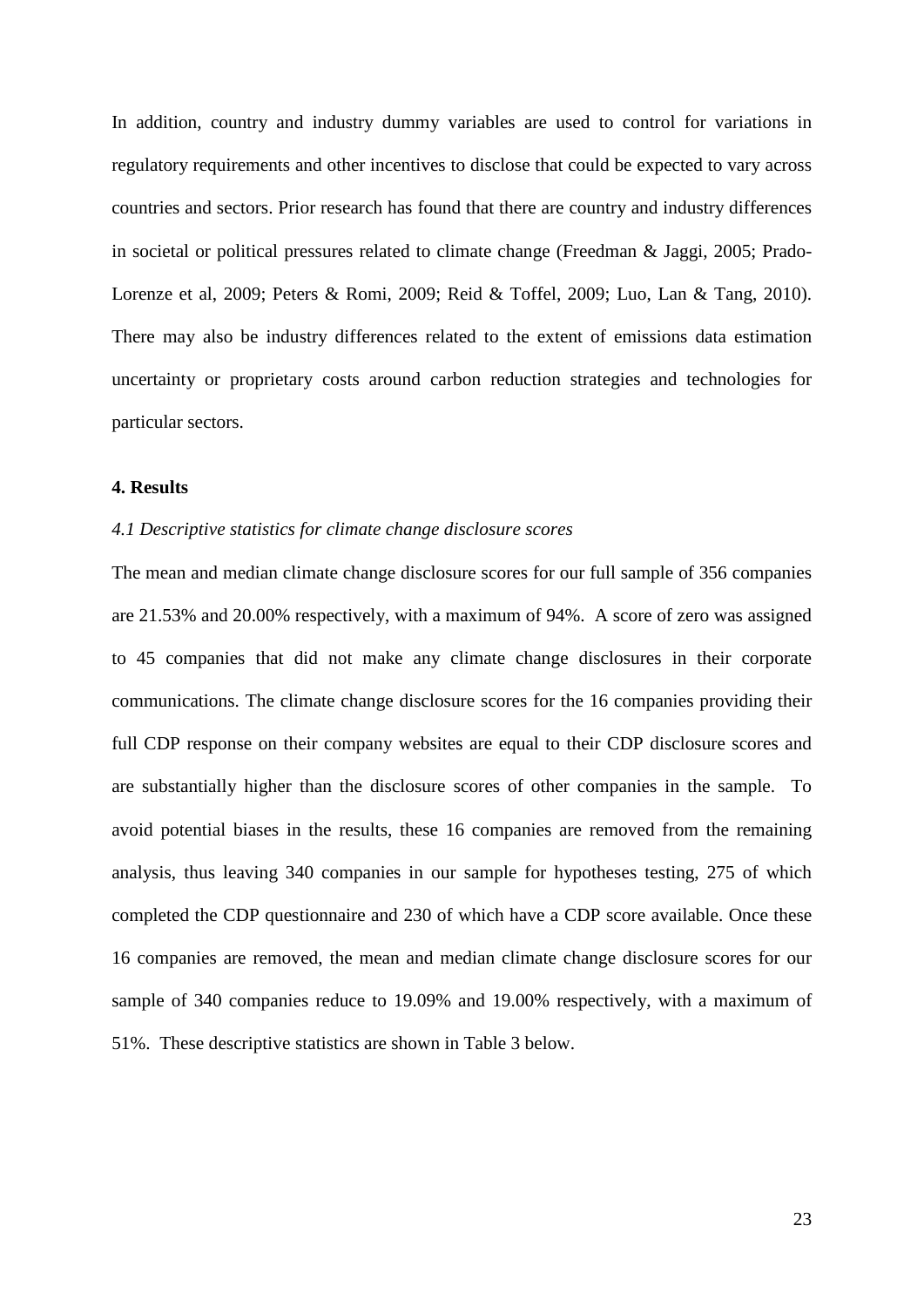| <b>Category of Disclosure</b>  | Mean  | <b>Median</b> | <b>Standard</b><br><b>Deviation</b> | <b>Minimum</b> | <b>Maximum</b> | <b>Max</b><br><b>Score</b><br><b>Possible</b> |
|--------------------------------|-------|---------------|-------------------------------------|----------------|----------------|-----------------------------------------------|
| <b>Risks and Opportunities</b> | 1.83  | 1.21          | 1.97                                |                |                | 27                                            |
| <b>Emissions Accounting</b>    | 6.92  | 7.16          | 4.70                                |                | 23             | 27                                            |
| Verification and Trading       | 2.96  | 2.31          | 2.97                                |                | 15             | 20                                            |
| Performance                    | 4.01  | 4.81          | 3.02                                |                | 12             | 18                                            |
| Governance                     | 3.36  | 3.58          | 2.15                                |                |                |                                               |
| <b>Total Disclosure Score</b>  | 19.09 | 19.00         | 12.47                               |                |                | 100                                           |

**Table 3 Climate change disclosure scores for sample of 340 companies**

When the five categories of disclosure are considered, 'emissions accounting' is the category with the highest mean and median scores, and 'risks and opportunities' is the category with the lowest scores. However the maximum score possible varies between categories and when this is taken into consideration, 'governance' is the area of climate change disclosure with the highest score relative to what is possible. 'Risks and opportunities' remain as the worst area of climate change disclosure. Indeed, 129 of the sample firms do not disclose anything about their climate change risks and opportunities. This compares with 54 that do not report emissions data, 85 that do not provide information about verification and trading, 79 that fail to report on their performance, and 51 that do not provide detailed climate change governance information.

Total climate change disclosure scores stratified by country and industry are presented in Table 4. Panel A shows that UK companies are the clear leaders in climate change disclosure with mean and median disclosure scores both equalling 31%. The minimum UK score of 19% indicates that all UK companies in the sample made at least some climate change disclosures. Companies from other EU countries rank second with mean and median disclosure scores of 26.39 and 26% respectively. The highest disclosure score of 51% is achieved by German company, Deutsch Post; while the second ranked company, Sony Co, is from Japan.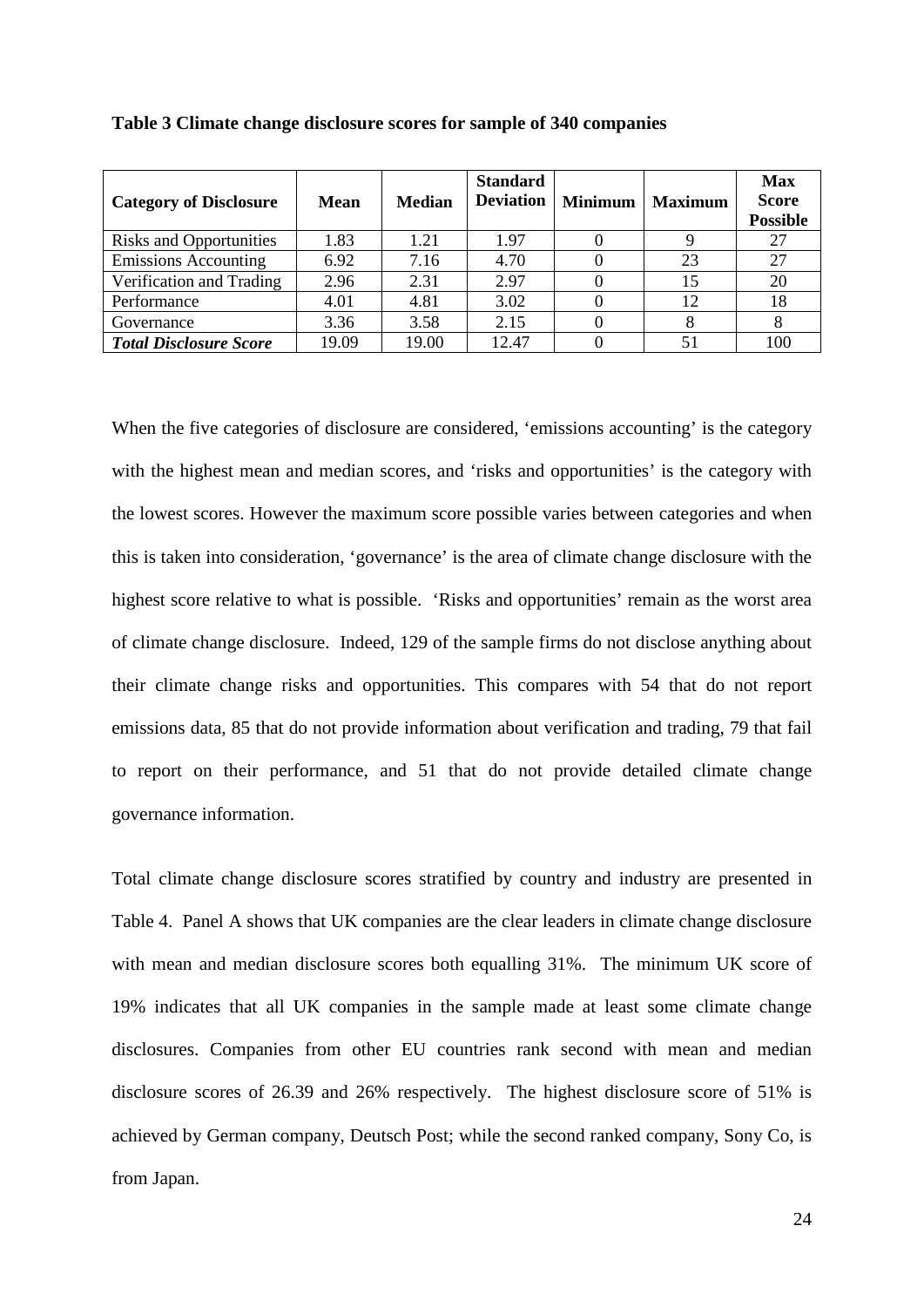|                                                              | N   | <b>Mean</b> | <b>Median</b> | Std. Dev. | <b>Minimum</b> | <b>Maximum</b> |  |  |
|--------------------------------------------------------------|-----|-------------|---------------|-----------|----------------|----------------|--|--|
| <b>PANEL A: Climate change disclosure scores by country</b>  |     |             |               |           |                |                |  |  |
| <b>USA</b>                                                   | 136 | 14.49       | 14.00         | 11.12     | $\overline{0}$ | 44             |  |  |
| UK                                                           | 23  | 31.00       | 31.00         | 7.05      | 19             | 44             |  |  |
| Other EU                                                     | 71  | 26.39       | 26.00         | 11.37     | $\mathbf{0}$   | 51             |  |  |
| Asia                                                         | 73  | 18.51       | 19.00         | 11.47     | $\overline{0}$ | 50             |  |  |
| Other                                                        | 37  | 15.73       | 14.00         | 12.97     | $\overline{0}$ | 43             |  |  |
|                                                              |     |             |               |           |                |                |  |  |
| <b>PANEL B: Climate change disclosure scores by industry</b> |     |             |               |           |                |                |  |  |
| Industrials                                                  | 51  | 15.45       | 14.00         | 11.93     | $\overline{0}$ | 51             |  |  |
| <b>Consumer Discretionary</b>                                | 36  | 18.39       | 18.50         | 14.34     | $\overline{0}$ | 50             |  |  |
| <b>Consumer Staples</b>                                      | 40  | 19.52       | 20.00         | 9.76      | $\overline{0}$ | 36             |  |  |
| Energy                                                       | 45  | 18.09       | 17.00         | 11.41     | $\overline{0}$ | 40             |  |  |
| Materials                                                    | 29  | 24.93       | 26.00         | 10.66     | 5              | 43             |  |  |
| Telecommunications                                           | 29  | 15.52       | 18.00         | 12.26     | $\overline{0}$ | 44             |  |  |
| <b>Utilities</b>                                             | 38  | 25.79       | 26.00         | 11.79     | 4              | 49             |  |  |
| Healthcare                                                   | 37  | 15.05       | 17.00         | 12.07     | $\overline{0}$ | 46             |  |  |
| <b>Information Technology</b>                                | 35  | 21.00       | 23.00         | 13.99     | $\overline{0}$ | 44             |  |  |
|                                                              |     |             |               |           |                |                |  |  |

**Table 4 Climate change disclosure scores by country and industry for sample of 340 companies**

Note: the maximum possible disclosure score is 100.

The industry classifications shown in Panel B of Table 4 are based on sector affiliation as defined by the Global Industry Standard Classification (GISC).<sup>[4](#page-24-0)</sup> Sample companies are assigned to sectors based on their principle activities as determined by company revenues. Materials and utilities are the two industry sectors with the highest climate change disclosure scores; while industrials, energy, telecommunications and healthcare are the worst disclosing sectors.

# *4.2 Descriptive statistics for independent and control variables*

Table 5 presents descriptive statistics for CDP disclosure scores and the control variables. Panel A of Table 5 shows that while our sample firms are all large in that they belong to the G500 and as indicated by mean and median revenues, there is substantial variation in total

<span id="page-24-0"></span> <sup>4</sup> This classification has been developed in cooperation between Morgan Stanley Capital International (MSCI) and Standard & Poor's (S&P).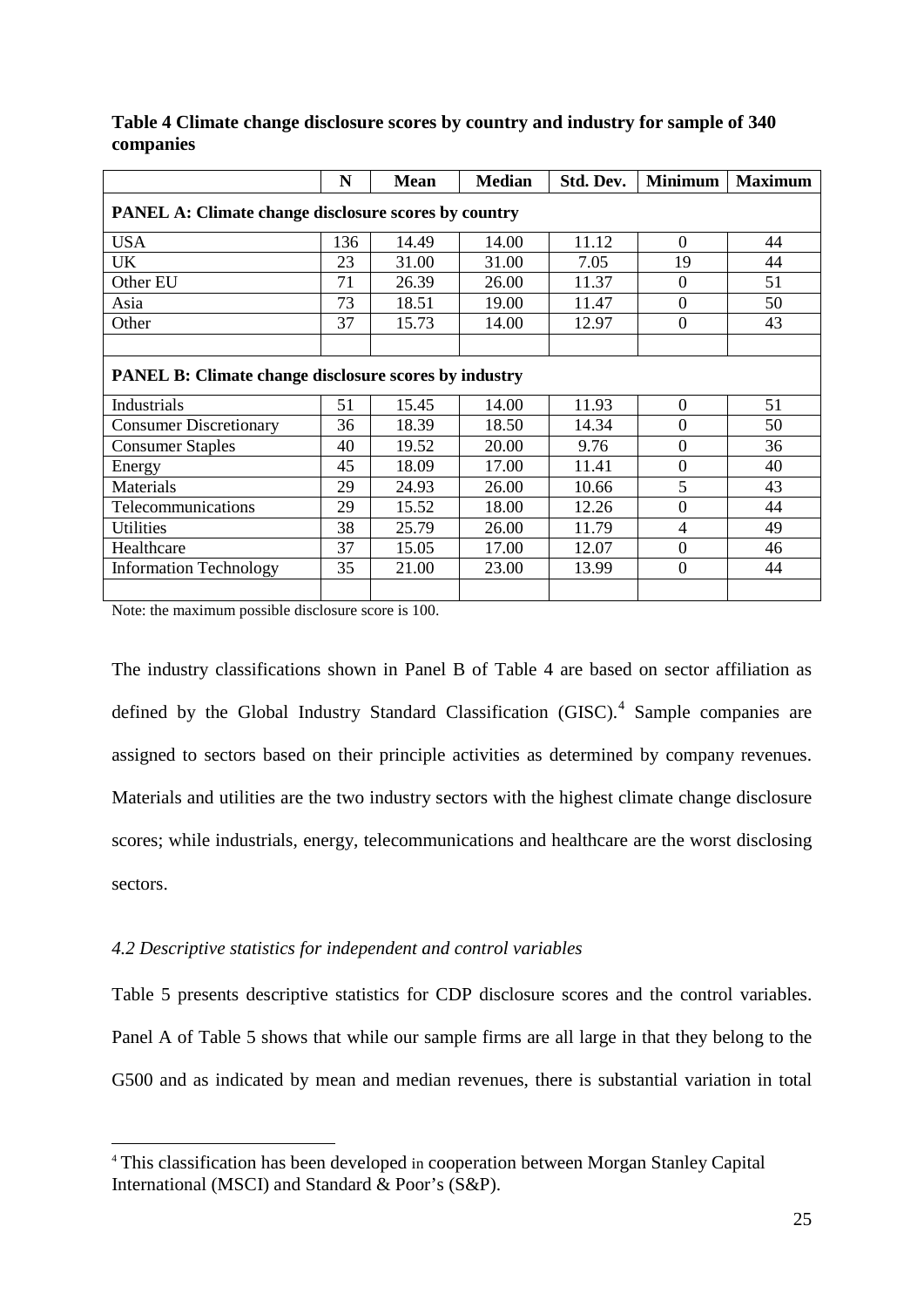revenues with the minimum value being just US\$1,340,000. Total Revenues are logged for hypotheses testing (SIZE). ROA ranges from -31.05% to 40.66% with a mean of 8.63%, while the mean debt level is 1.21 times equity (LEV). The extreme minimum and maximum values shown for this variable are due to very low or negative equity values for seven sample firms. These extreme outlier values were trimmed to a value of 5, which reduced the extent of skewness for this variable. Slightly reduced sample sizes for return on assets (ROA) and leverage (LEV) are due to missing data for these variables.

**Table 5 Descriptive statistics for control variables and CDP disclosure scores for sample of 340 companies**

|                                       | N   | <b>Mean</b> | <b>Median</b> | Std.   | <b>Skewness</b> | Min.     | Max.    |
|---------------------------------------|-----|-------------|---------------|--------|-----------------|----------|---------|
|                                       |     |             |               | Dev.   |                 |          |         |
| <b>PANEL A: Control variables</b>     |     |             |               |        |                 |          |         |
| Total revenues (US\$'000)             | 340 | 35,784      | 22,624        | 40,650 | 2.90            | 1,340    | 301,500 |
| Return on assets                      | 339 | 8.63        | 7.56          | 7.56   | 0.32            | $-31.05$ | 40.66   |
| Leverage                              | 335 | 1.21        | 0.81          | 1.42   | 1.97            | $-7.89$  | 12.71   |
| <b>PANEL B: CDP disclosure scores</b> |     |             |               |        |                 |          |         |
| CDP disclosure scores                 | 230 | 59.63       | 61.00         | 20.16  | $-0.40$         | 2        | 98      |
| Climate change disclosure             |     |             |               |        |                 |          |         |
| scores (corporate comms.)             | 230 | 22.47       | 23.00         | 11.88  | $-0.07$         | $\Omega$ | 51      |

Panel B of Table 5 shows that mean and median CDP disclosure scores are strikingly higher than mean and median climate change disclosure scores based on corporate communication channels, indicating that companies tend to disclose only a relatively small portion of the information that they provide to CDP in their annual and sustainability reports. A pairedsamples t-test of the difference in these scores is highly significant with a t-statistic of 32.57. However, while these scores are significantly different, they are also positively correlated. The Pearson correlation coefficient between these two variables of 0.518 (see Table 6) is also highly significant and provides prima facie evidence that companies that report most to CDP also disclose more via their corporate communications.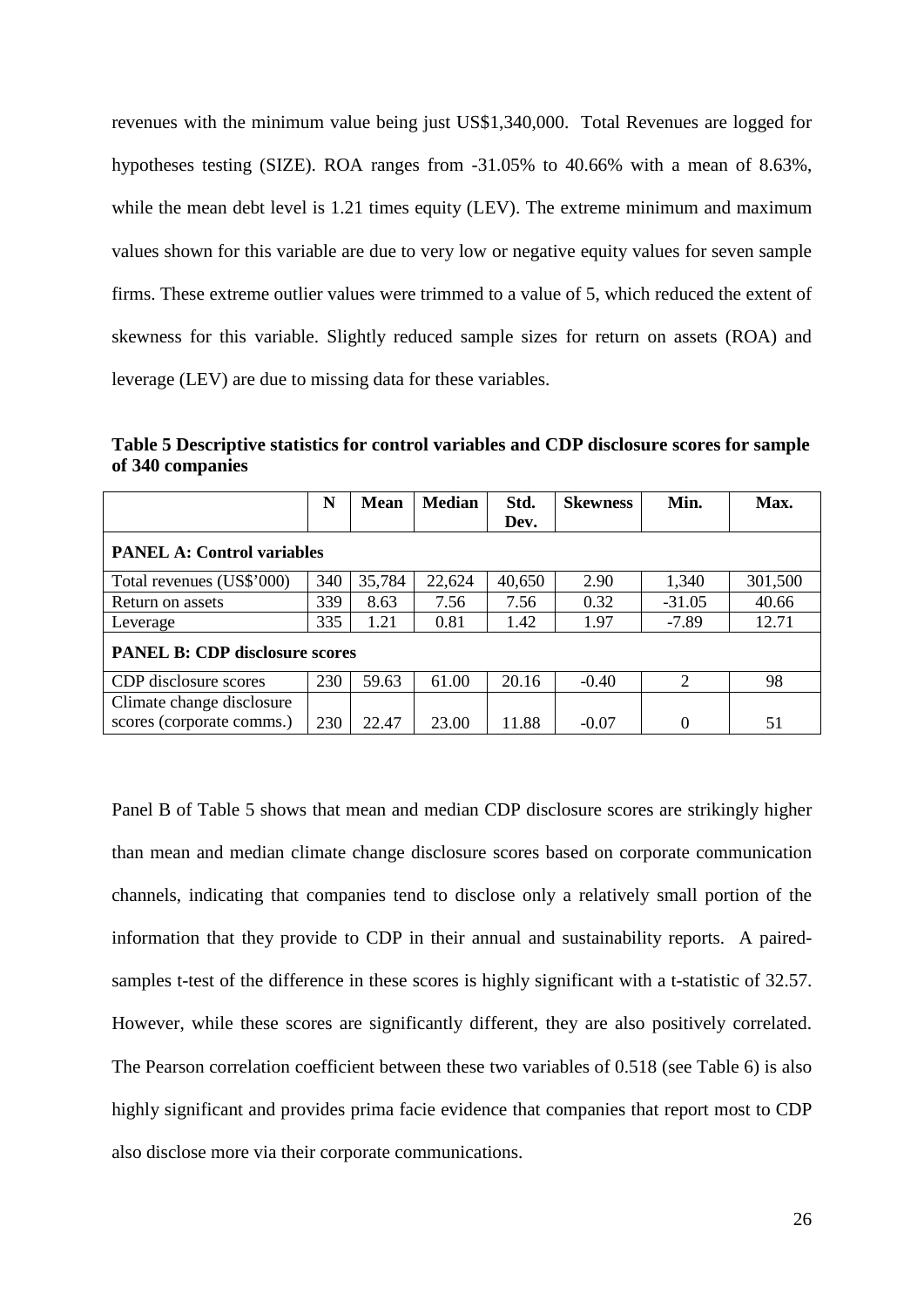A comparison of the climate change disclosure scores shown in Tables 3 and 5 shows that when just the sample of 230 companies for which a CDP score is available are considered, these scores are higher than when the full sample is considered. This difference appears to indicate that companies completing the CDP questionnaire are more forthcoming in their other corporate communications than those that choose not to complete the CDP questionnaire. This relationship will be formally tested using multivariate analysis in the next section.

Table 6 shows that our dependent variable is significantly correlated with all of our independent and control variables, thus providing initial support for our hypotheses and choice of control variables. Further, none of the correlations between the independent and control variables are high enough to indicate the potential for multicollinearity in our multivariate hypotheses tests.

|                  | CC<br>Disclosure<br>Score | Completed<br>CDP<br>q'aire | Published<br>CDP<br>q'aire | Link to<br><b>CDP</b><br>website | CDP<br>participation<br>mentioned | CDP<br>disclosure<br>score | <b>ROA</b>  | <b>SIZE</b> |
|------------------|---------------------------|----------------------------|----------------------------|----------------------------------|-----------------------------------|----------------------------|-------------|-------------|
| Completed<br>CDP | $.460**$<br>$(.462**)$    |                            |                            |                                  |                                   |                            |             |             |
| questionnaire    |                           |                            |                            |                                  |                                   |                            |             |             |
| Completed and    | $.411**$                  | $.667**$                   |                            |                                  |                                   |                            |             |             |
| published CDP    | $(.410**)$                | $(.667**)$                 |                            |                                  |                                   |                            |             |             |
| questionnaire    |                           |                            |                            |                                  |                                   |                            |             |             |
| Link to CDP      | $.225**$                  | $.154**$                   | .209**                     |                                  |                                   |                            |             |             |
| website          | $(.227**)$                | $(.154**)$                 | $(.209**)$                 |                                  |                                   |                            |             |             |
| CDP              | $.339**$                  | $.217**$                   | $.187**$                   | $.208**$                         |                                   |                            |             |             |
| participation    | $(.337**)$                | $(.217**)$                 | $(.187**)$                 | $(-.208**)$                      |                                   |                            |             |             |
| mentioned        |                           |                            |                            |                                  |                                   |                            |             |             |
| CDP disclosure   | $.518**$                  |                            | .269**                     | $.200**$                         | $.263**$                          |                            |             |             |
| score            | $(.496**)$                |                            | $(271**)$                  | $(.189**)$                       | $(.276**)$                        |                            |             |             |
| <b>ROA</b>       | $-.138*$                  | $-.157**$                  | $-.064$                    | .062                             | $-.067$                           | $-.028$                    |             |             |
|                  | $(-.148**)$               | $(-.191**)$                | $(-.096)$                  | (.064)                           | $(-.046)$                         | $(-.004)$                  |             |             |
| <b>SIZE</b>      | $.288**$                  | $.146**$                   | .074                       | $-.024$                          | $.123*$                           | $.177**$                   | $-.181**$   |             |
|                  | $(.270**)$                | $(.142**)$                 | (.074)                     | $(-.046)$                        | $(.144**)$                        | $(.192**)$                 | $(-.185**)$ |             |
| <b>LEV</b>       | $.190**$                  | $.173**$                   | $.147**$                   | .013                             | .085                              | .083                       | $-182**$    | $.184**$    |
|                  | $(.233**)$                | $(.275**)$                 | $.232**$                   | $(-.008)$                        | $(.133*)$                         | (.084)                     | $(-.399**)$ | $(.259**)$  |

**Table 6 Pearson (Spearman) correlations for sample of 340 companies**

\* = significant at  $\lt 5\%$  (two-tailed), \*\* = significant at  $\lt 1\%$  (two-tailed)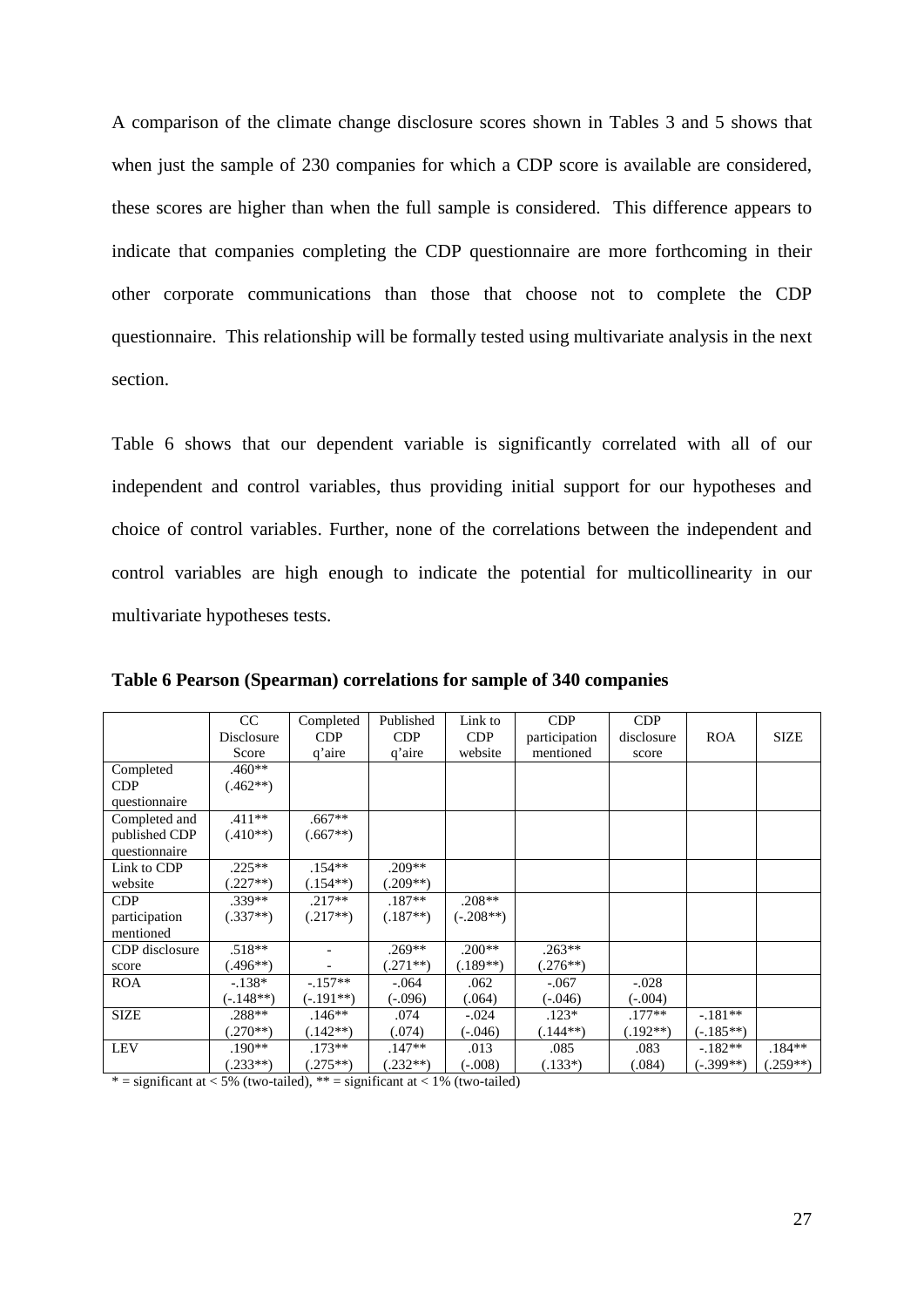### *4.3 Influence of institutional investors on climate change disclosure*

Results of hypotheses testing are shown in Table 7. All of our models are significant with adjusted  $\mathbb{R}^2$  between 0.389 and 0.489. Results for H1 show that climate change disclosure scores are significantly positively correlated with completing the CDP questionnaire and consenting to having it published on the CDP website. The coefficients shown in the first two columns of Table 7 indicate that the act of completing the CDP questionnaire increases a company's climate change disclosure score by an average of 11.4 points compared with companies that do not complete the questionnaire, while companies that choose to both complete the CDP questionnaire and consent to its publication on the CDP website have a disclosure score that is 9.4 points higher on average.

|                             |               | H1            | H2           | H <sub>3</sub> |
|-----------------------------|---------------|---------------|--------------|----------------|
| Intercept                   | $-27.081$     | $-26.975$     | $-23.367$    | $-33.676$      |
|                             | $(-2.736)$ ** | $(-2.730)$ ** | $(-2.160)$ * | $(-2.833)$ **  |
| Completed CDP               | 11.409        |               |              |                |
| questionnaire               | $(7.874)$ **  |               |              |                |
| Completed and published     |               | 9.419         |              |                |
| CDP questionnaire           |               | $(7.954)$ **  |              |                |
| Link to CDP website         |               |               | 10.329       |                |
|                             |               |               | $(6.074)$ ** |                |
| CDP participation mentioned |               |               | 7.449        |                |
|                             |               |               | $(5.868)$ ** |                |
| CDP disclosure score        |               |               |              | 0.302          |
|                             |               |               |              | $(9.216)$ **   |
| <b>ROA</b>                  | 0.100         | 0.043         | 0.023        | 0.080          |
|                             | (1.275)       | (0.558)       | (0.256)      | (0.918)        |
| <b>SIZE</b>                 | 1.922         | 2.126         | 2.431        | 2.163          |
|                             | $(3.331)$ **  | $(3.706)$ **  | $(3.822)$ ** | $(3.098)$ **   |
| <b>LEV</b>                  | 1.280         | 1.335         | 0.567        | 0.539          |
|                             | $(2.316)^*$   | $(2.421)$ **  | (0.959)      | (0.885)        |
|                             |               |               |              |                |
| Adjusted $R^2$              | 0.408         | 0.409         | 0.389        | 0.489          |
| F statistic                 | 15.357**      | 15.474**      | 11.137**     | 14.514**       |
| N                           | 335           | 335           | 272          | 227            |

**Table 7 Regression results: Dependent variable is climate change disclosure score** 

\*\* significant at  $p < 0.01$ , \* significant at  $p < 0.05$  two-tailed. ROA = profit or loss before taxes divided by total assets.  $SIZE =$  natural log of total revenues. LEV = the sum of noncurrent liabilities and loans scaled by stockholders' equity.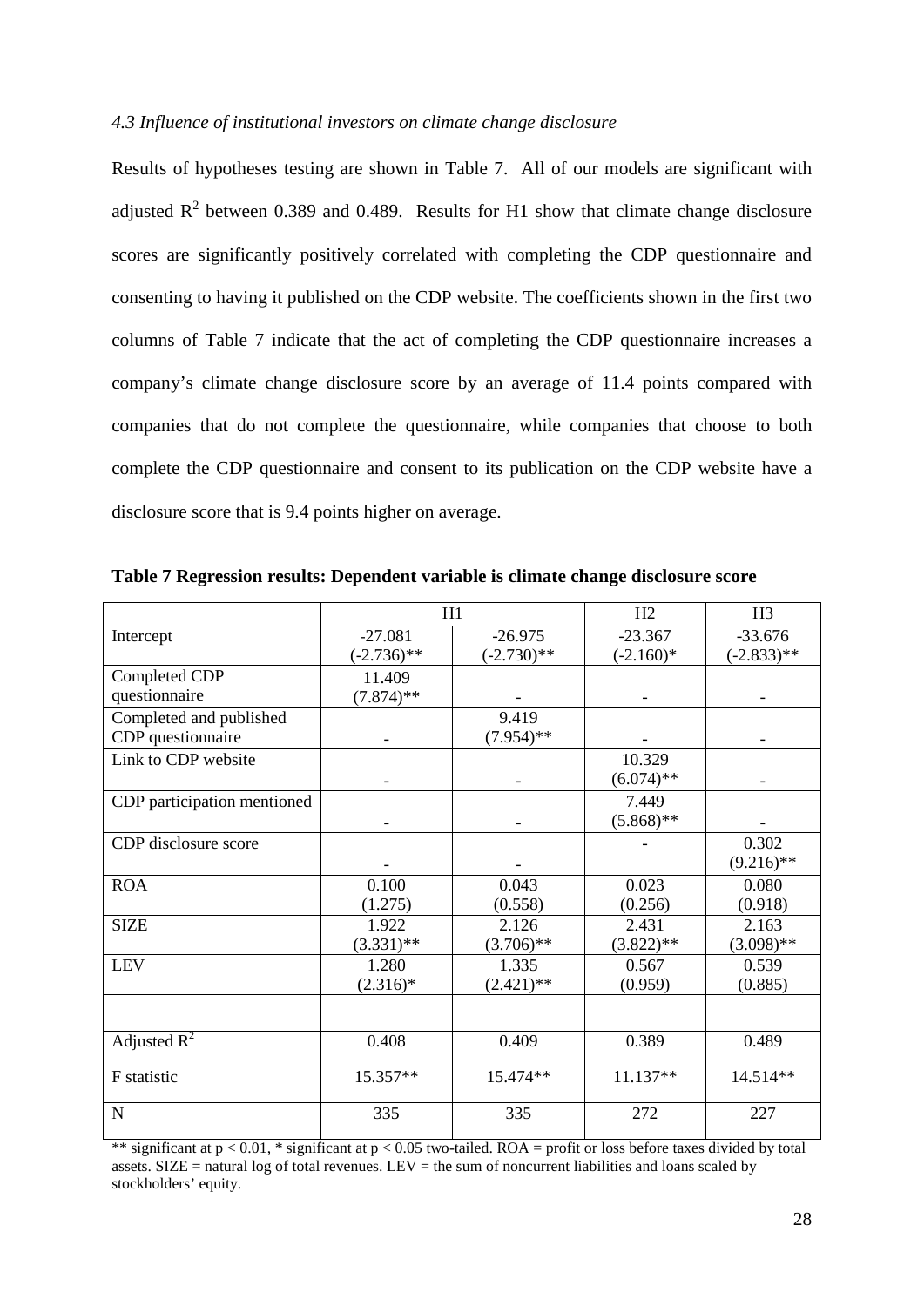H2 is also strongly supported with the inclusion of both a link to the CDP website and explicit statements about participation in CDP activities being positively associated with increased climate change disclosure. As expected, both of these activities are complementary to the extent of detailed climate change disclosures made in annual and sustainability reports. When CDP disclosure scores are considered (H3), we find that these scores are significantly positively associated with climate change disclosure scores. Thus, all of the hypotheses are supported.

All of our models indicate a significant positive correlation between SIZE and disclosure scores, while no association is found for profitability (ROA). Leverage is significant only when firms that do not complete the CDP questionnaire are included in the sample. These results appear to indicate that non-CDP responding companies with higher leverage tend to make more climate change disclosures than those with lower leverage. In addition to the variables shown in Table 7, a series of country and industry dummy variables were included in each regression to control for variations in regulatory requirements and other incentives to disclose that could be expected to vary across countries and sectors. Consistent with results shown in table 4, firms from the UK and other EU countries tend to have significantly higher disclosure scores than those from other countries. When industry is considered, firms in the materials sector tend to have significantly higher disclosure scores while those in the consumer staples and telecom sectors have significantly lower disclosure scores.

To control for potential impacts of using slightly different scoring systems for our two disclosure measures (2009 CDLI for disclosure scores based on annual and sustainability reports and 2008 CDLI for CDP disclosure scores) we rerun the test of H3 using 2009 CDP scores which are based on the 2009 CDLI methodology. The results for this regression are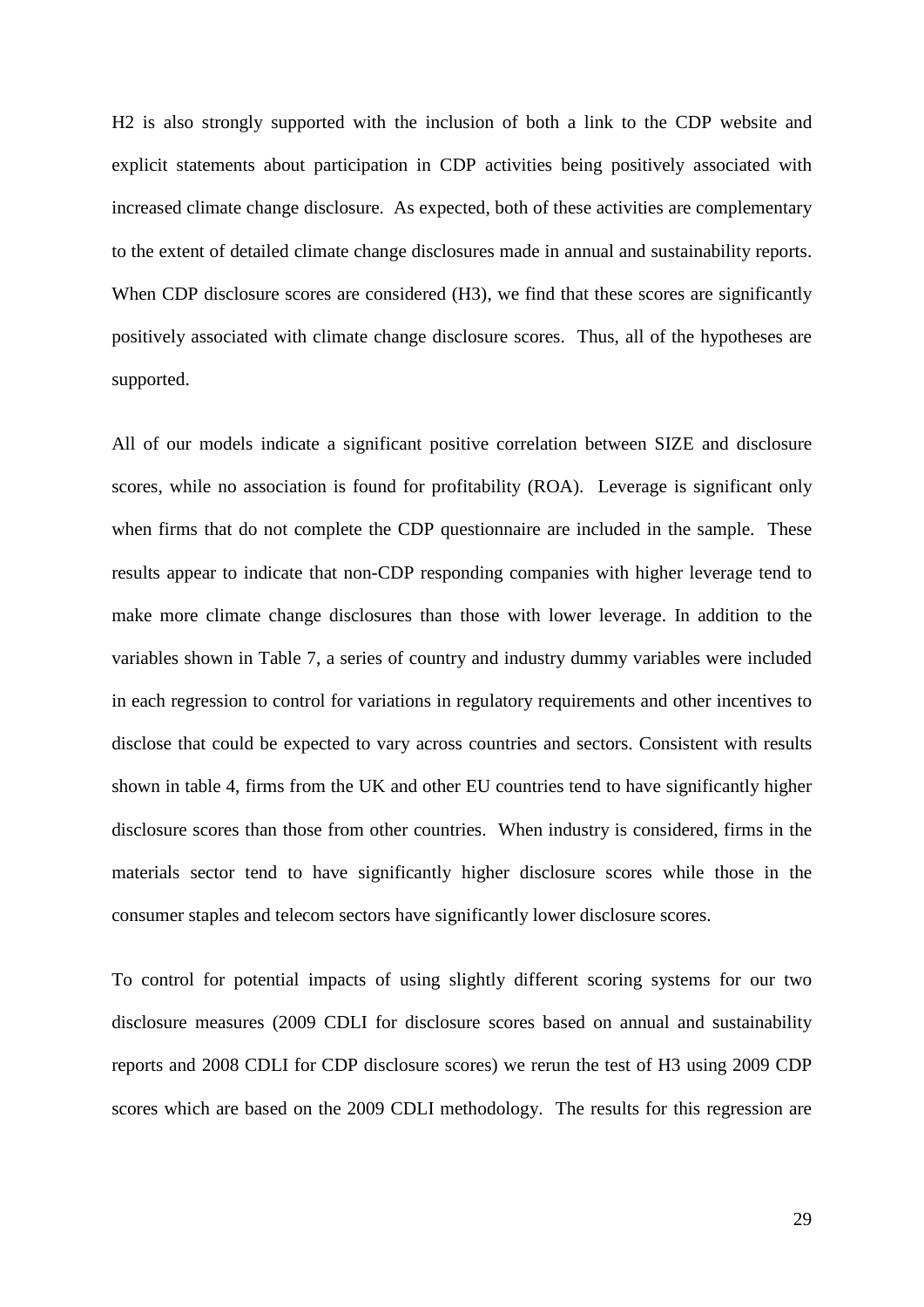similar to those shown in Table 6, with a coefficient on the CDP disclosure score variable of 0.352 and a t-statistic of 10.102

In addition to running the regressions using total climate change disclosure score as the dependent variable, we rerun each of these tests using the five sub-categories of disclosure. Each of our three hypotheses is supported for each of these five sub-categories of disclosures indicating that the activities of institutional investors influence all types of climate change disclosures. In addition to our hypothesised variables, there is some variation in the relationships between each category of disclosure and the control variables. Disclosures about risks and opportunities are weakly associated with industry differences. However they are not related to firm size, profitability or leverage, and do not vary significantly between countries. GHG Emissions disclosures are more prevalent for large firms from the UK and other EU countries and are less likely to be reported by some industry sectors. Verification and trading disclosures are less likely to be disclosed by US companies. Disclosures about performance in the area of emissions management are positively associated with firm size, as are climate change governance disclosures.

## **5. Conclusion**

The results of this research provide support for the contention that the influence of institutional investors is positively associated with climate change disclosure by large companies. In support of the tenets of stakeholder theory and collective shareholder engagement, we provide evidence of the ability of a powerful stakeholder coalition of institutional investors to influence corporate reporting. We find that the extent and quality of climate change disclosures to be associated with three indicators of corporate responsiveness to institutional investor expectations about the disclosure of this information. These are completion and publication of the CDP questionnaire on CDP's website, indications in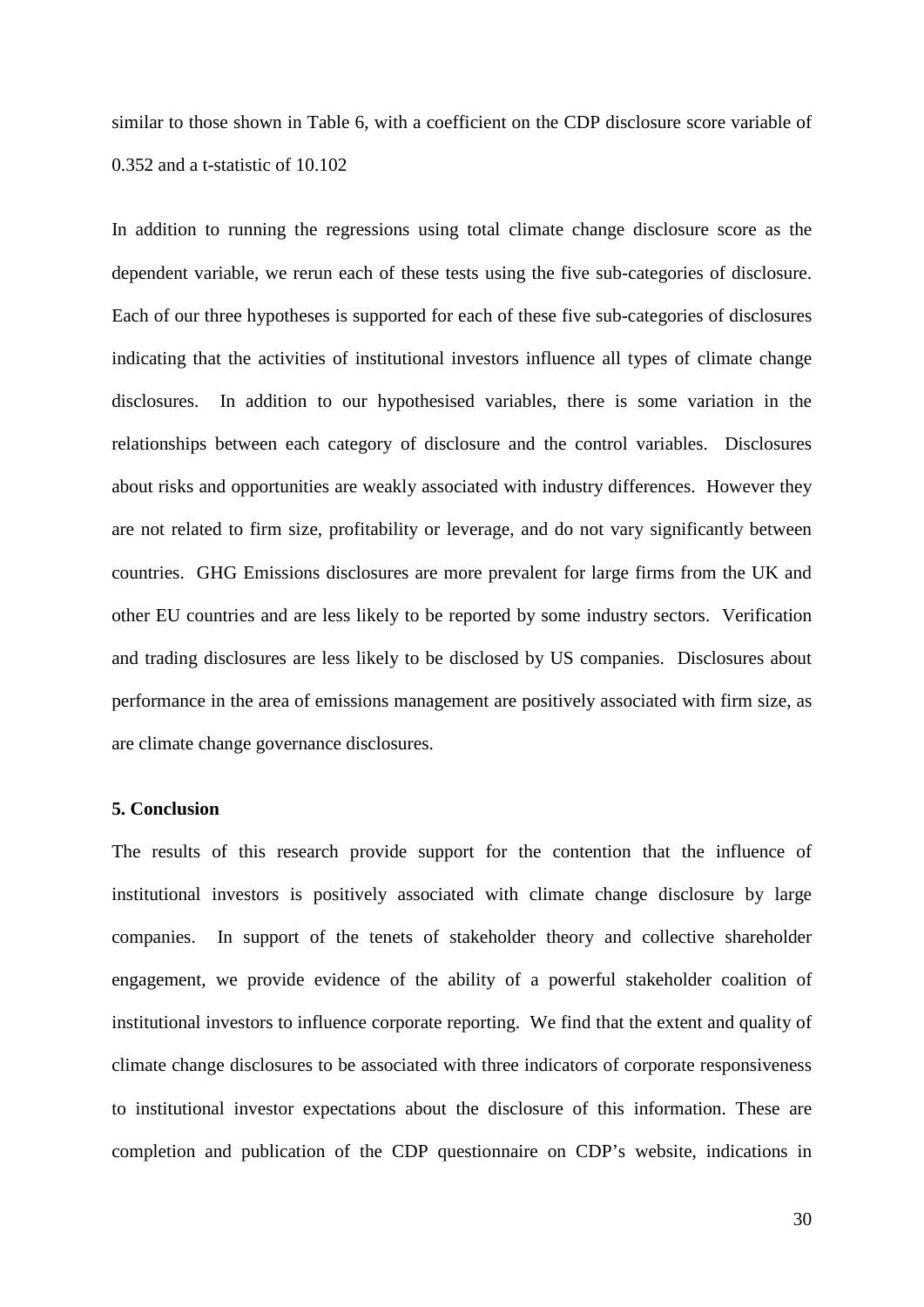corporate communications that CDP activities have influenced climate change disclosures, and the extent and quality of climate change information provided in CDP questionnaire responses.

It is possible that another correlated factor is driving both a company's response to CDP and its climate change disclosures made through corporate communications channels: The extent of climate change risks faced by each company and how these risks are managed, i.e. its climate change value or performance. Given the difficulty in measuring this construct, especially for companies that choose not to disclose the information needed to assess it, we leave the examination of this possibility to future research.

Our research also provides some evidence that a powerful coalition of stakeholders is able to gain benefits for other stakeholders that may lack the ability to do so. The public disclosure and reporting of climate change information is potentially beneficial to a broader group of stakeholders than institutional investors. Further, while not directly tested in this research, there are also likely to be benefits associated with improved emissions management associated with the increased disclosures documented in this paper. Such emissions reductions benefit a broad group of stakeholder and societal interests.

Finally, there is a potential limitation in our study that needs to be acknowledged. The sample companies are very large which means that, on average, they are more likely to make CSR (including climate change) disclosures and to have institutional investors. Also, the companies that complete the CDP questionnaire dominate the sample. To some extent, this means that we are testing the responsiveness of already responsive companies to institutional investor pressures.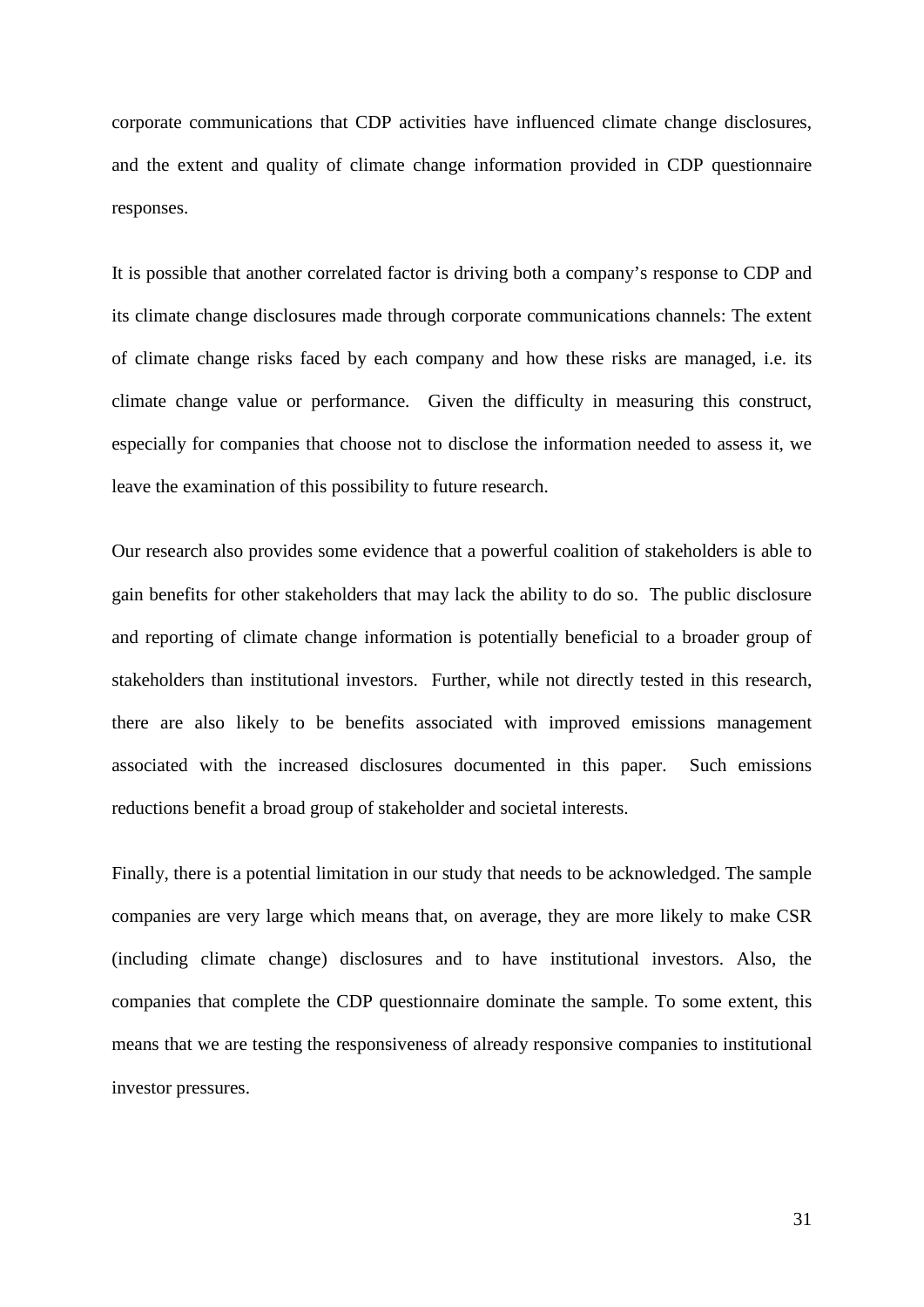# **References**

Al-Tuwaijri, S, Christensen, T & Hughes, K 2004, 'The relations among environmental disclosure, environmental performance, and economic performance: a simultaneous equations approach', *Accounting, Organizations and Society*, vol. 29, no. 5-6, pp. 447-71.

[Arenas,](http://www.springerlink.com/content/?Author=Daniel+Arenas) D., [J.M. Lozano](http://www.springerlink.com/content/?Author=Josep+M.+Lozano) and L. [Albareda](http://www.springerlink.com/content/?Author=Laura+Albareda) 2009, The Role of NGOs in CSR: Mutual Perceptions Among Stakeholders, *Journal of business ethics*, [Volume 88, Number 1,](http://www.springerlink.com/content/0167-4544/88/1/) pp. 175- 197.

Beck, A, Campbell, D & Shrives, P 2010, 'Content analysis in environmental reporting research: Enrichment and rehearsal of the method in a British-German context', *The British Accounting Review*, vol. In Press, Corrected Proof.

CERES 2009, *Climate risk disclosure in SEC filings*, CERES & Environmental Defense Fund.

Clarke, G.L. & Hebb, T 2004, 'Pension fund corporate engagement: The fifth stage of capitalism', *Industrial Relations*, vol. 55, no. 1, pp. 142-171.

Clarkson, P, Li, Y, Richardson, GD & Vasvari, FP 2008, 'Revisiting the relation between environmental performance and environmental disclosure: An empirical analysis', *Accounting, Organizations and Society*, vol. 33, no. 4-5, pp. 303-27.

Climate Disclosure Standards Board 2009, 'CDSB Copenhagen Update – COP 15', December.

Cormier, D, Gordon, I & Magnan, M 2004, 'Corporate environmental disclosure: contrasting management's perceptions with reality', *Journal of Business Ethics*, vol. 49, no. 2, pp. 143-65.

Cormier, D, Magnan, M & Van Velthoven, B 2005, 'Environmental disclosure quality in large German companies: Economic incentives, public pressures or institutional conditions?', *European Accounting Review*, vol. 14, no. 1, pp. 3-39.

Deegan, C 2009, *Financial Accounting Theory*, 3 edn, McGraw Hill, Australia.

Deegan, C & Gordon, B 1996, 'A Study of the Environmental disclosure practices of Australian corporations', *Accounting & Business Research*, vol. 26, no. 3, pp. 187-99.

Doran, K & Quinn, E 2009, 'Climate change risk disclosure: a sector by sector analysis of SEC 10-K Filings from 1995–2008', *North Carolina Journal of International Law and Commercial Regulation*, vol. 34, pp. 721-67.

Freedman, M & Jaggi, B 2005, 'Global warming, commitment to the Kyoto protocol, and accounting disclosures by the largest global public firms from polluting industries', *The International Journal of Accounting*, vol. 40, no. 3, pp. 215-32.

Gifford, J 2009, 'Effective shareholder engagement: An analysis of the factors that contribute to shareholder salience', PhD thesis, University of Sydney.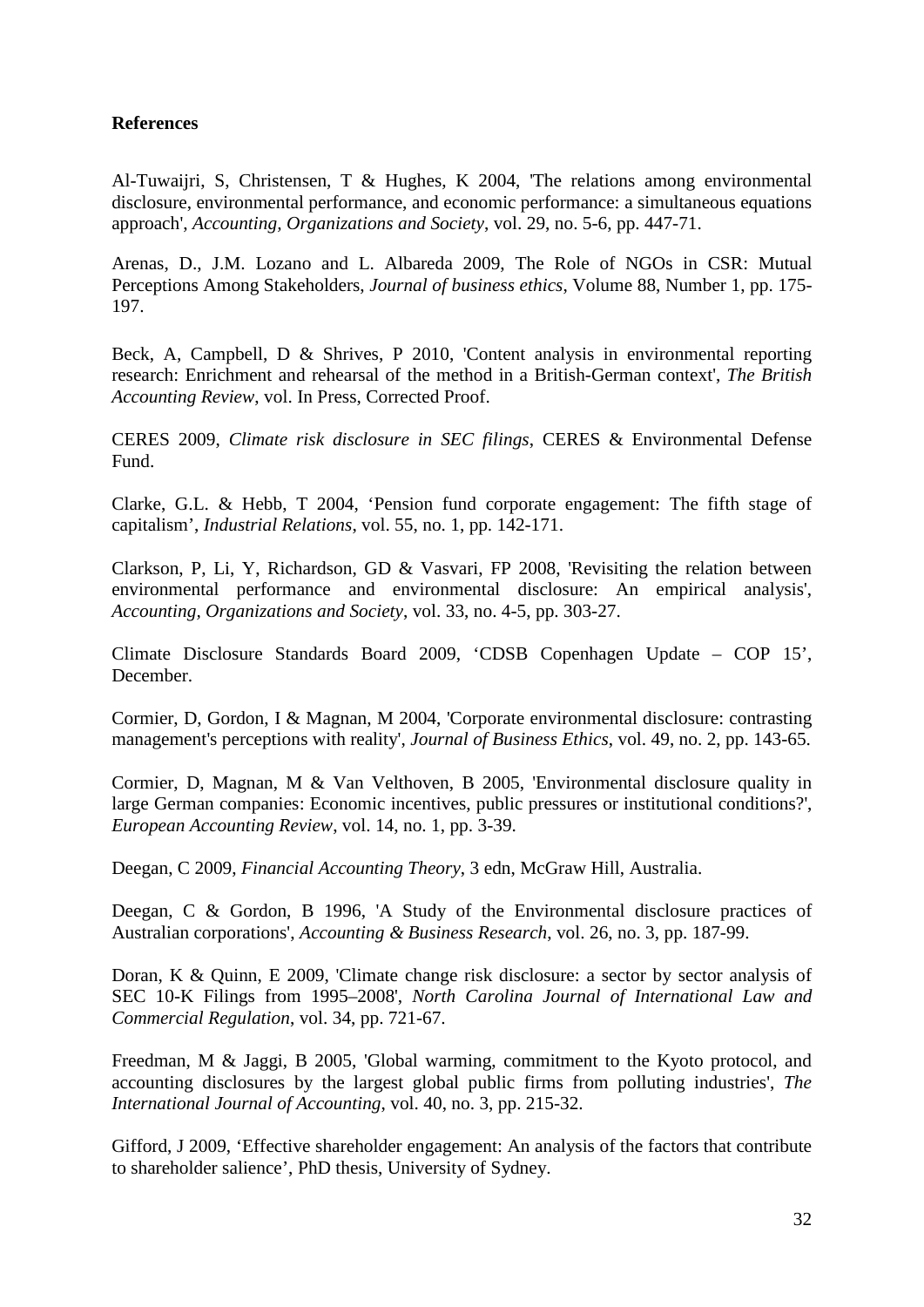Gray, R, Owen, D & Adams, C 1996, *Accounting and accountability: changes and challenges in corporate social and environmental reporting*, Prentice Hall, LondonEurope.

Hebb, T 2006, 'The economic inefficiency of secrecy: Pension fund investors corporate transparency concerns', *Journal of Business Ethics*, vol. 63, no. 4, pp. 385-405.

Hebb, T 2008, 'No small change: Pension funds and corporate engagement', Digital Commons, Cornell University Press,<http://digitalcommons.ilr.cornell.edu/books/42>

Inchausti, AG 1997, 'The influence of company characteristics and accounting regulation on information disclosed by Spanish firms', *European Accounting Review*, vol. 6, no. 1, pp. 45- 68.

Kolk, A., Levy, D. and Pinske, J. 2008, Corporate responses in an emerging climate regime: The institutionalization and commensuration of carbon disclosure, *European Accounting Review*, 17(4), pp. 719-745.

Lash, J & Wellington, F 2007, 'Competitive advantage on a warming planet', *Harvard Business Review*, vol. 85, no. 3, pp. 94-102.

Liu, X & Anbumozhi, V 2009, 'Determinant factors of corporate environmental information disclosure: an empirical study of Chinese listed companies', *Journal of Cleaner Production*, vol. 17, no. 6, pp. 593-600.

Luo, L, Lan, Y-C & Tang, Q 2010, "Corporate incentives to disclose carbon information: Evidence from Global 500", working paper, University of Western Sydney.

Mitchell, R. K., Agle, B. R. and Wood, D. J., 1997. Toward a theory of stakeholder identification and salience: defining the principle of who and what really counts. *Academy of Management Review*, 22(4). 853-886.

Ng, E & Koh, H 1994, 'An agency theory and profit analytic approach to corporate nonmandatory disclosure compliance', *Asia-Pacific Journal of Accounting*, vol. 1, no. 1, pp. 29- 44.

Patten, DM 1991, 'Exposure, legitimacy, and social disclosure', *Journal of Accounting and Public Policy*, vol. 10, no. 4, pp. 297-308.

Peters, G.F & Romi, A.M. 2009, "Carbon disclosure incentives in a global setting: An empirical investigation", working paper, Applied Sustainability Centre, University of Arkansas.

Prado-Lorenzo, JM, Rodriguez-Dominguez, L, Gallego-Alvarez, I & Garcia-Sanchez, IM 2009, 'Factors influencing the disclosure of greenhouse gas emissions in companies worldwide', *Management Decision*, vol. 47, no. 7, pp. 1133-57.

PRI Association and UNEP Finance Initiative 2010, 'Universal ownership: Why environmental externalities matter to institutional investors', October.